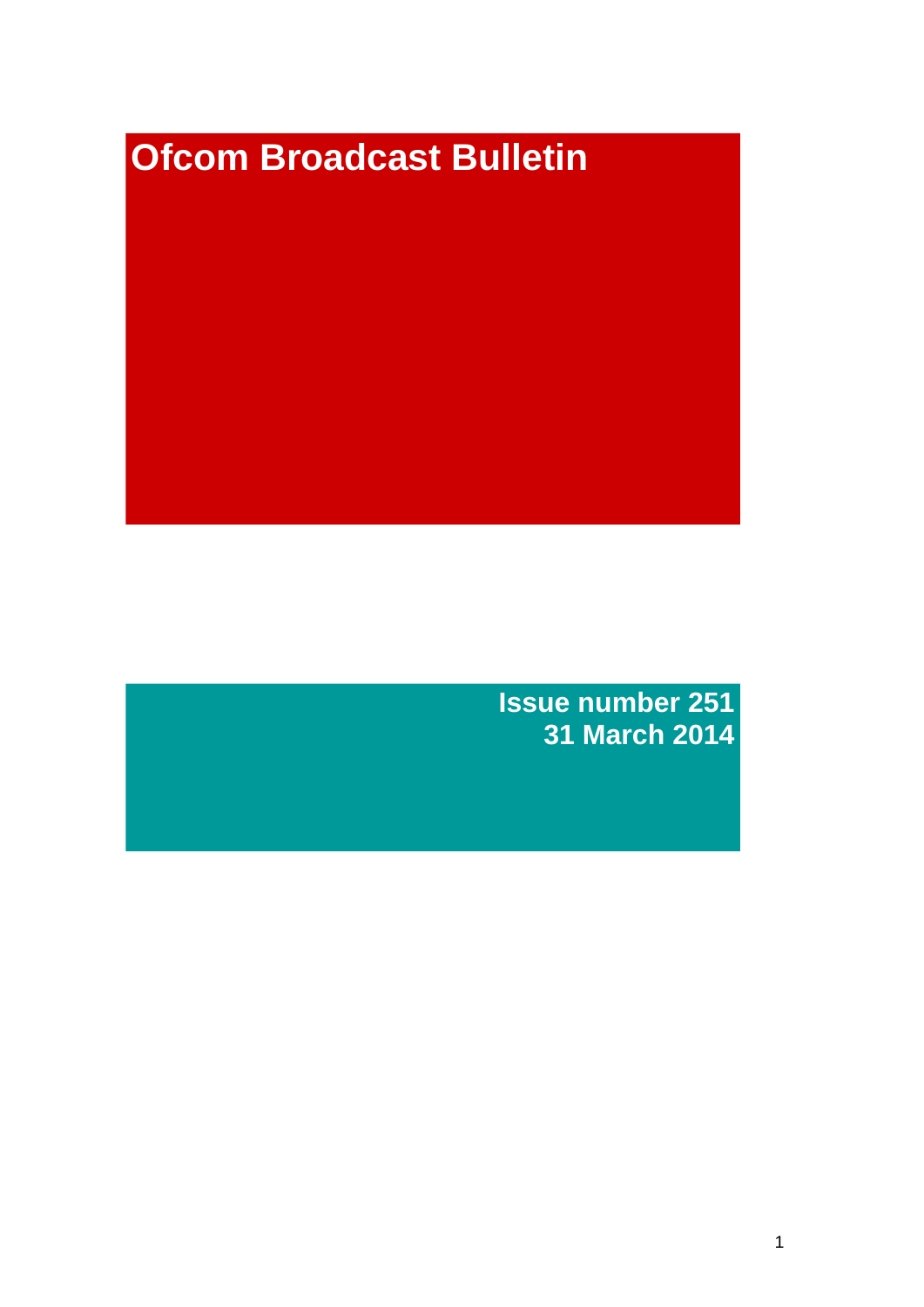# **Contents**

| Introduction                                                                                             | 3  |
|----------------------------------------------------------------------------------------------------------|----|
| <b>Note to Broadcasters</b>                                                                              |    |
| Election programming                                                                                     | 5  |
| <b>Standards cases</b>                                                                                   |    |
| In Breach                                                                                                |    |
| <b>Iftar Amir Kay Saath</b><br>Geo UK, 23 July 2013, 16:00 and 19:00                                     | 6  |
| <b>Sponsorship of Street Show Haat Bazar</b><br>CHSTV, 18 December 2013, 19:11                           | 11 |
| <b>Advertising Scheduling cases</b>                                                                      |    |
| In Breach                                                                                                |    |
| <b>Resolved findings table</b><br>Code on the Scheduling of Television Advertising<br>compliance reports | 13 |
| <b>Broadcast Licence Condition cases</b>                                                                 |    |
| Broadcasting licensees' late and non-payment of licence fees                                             | 14 |
| <b>Provision of recordings</b><br>1920 Evil Returns (trailer), Sony Max, 26 December 2013, 20:35         | 15 |
| <b>Other Programmes Not in Breach</b>                                                                    | 17 |
| <b>Complaints Assessed, Not Investigated</b>                                                             | 18 |
| <b>Investigations List</b>                                                                               | 26 |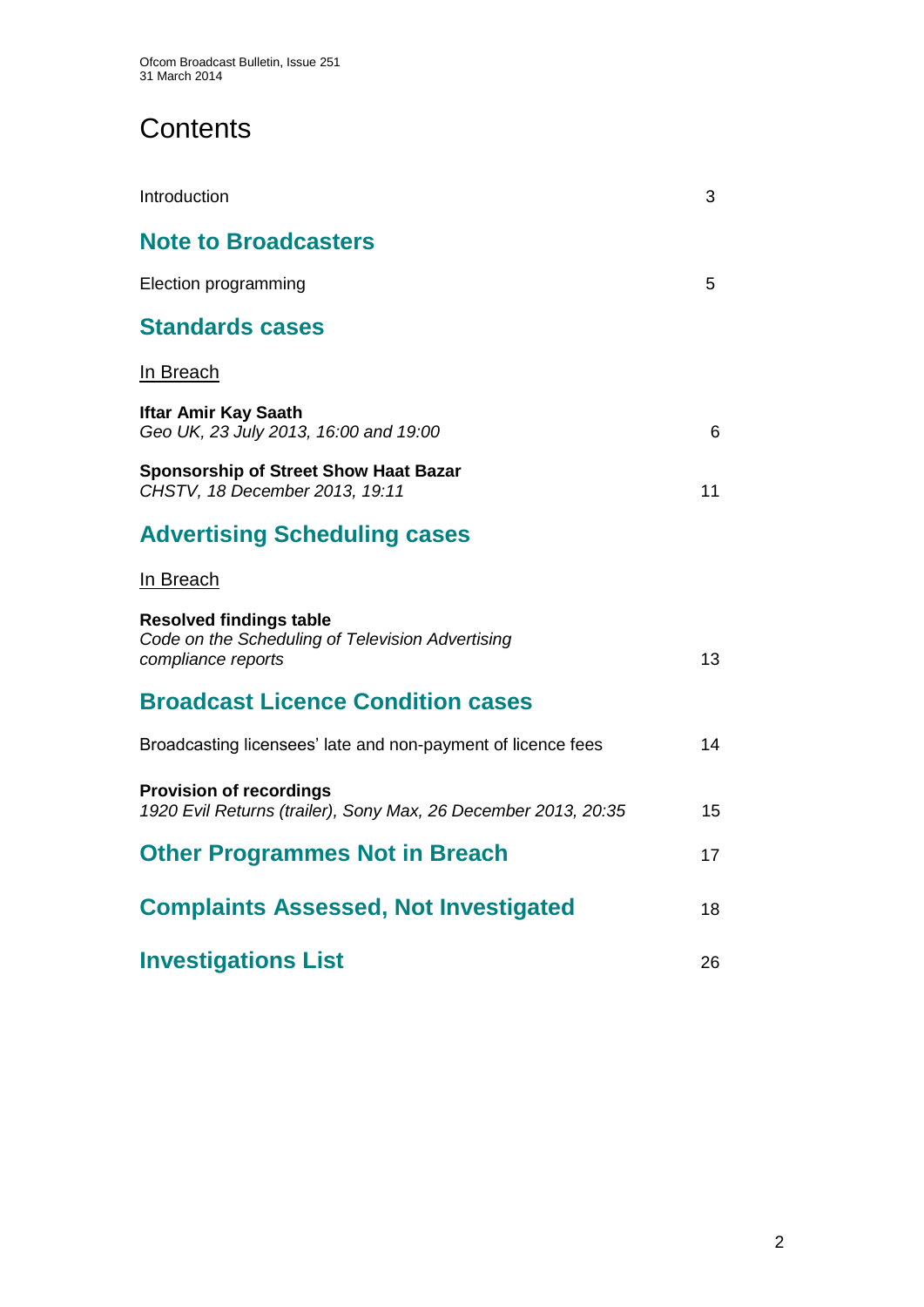# **Introduction**

Under the Communications Act 2003 ("the Act"), Ofcom has a duty to set standards for broadcast content as appear to it best calculated to secure the standards objectives<sup>1</sup>. Ofcom must include these standards in a code or codes. These are listed below. Ofcom also has a duty to secure that every provider of a notifiable On Demand Programme Services ("ODPS") complies with certain standards requirements as set out in the  $Act<sup>2</sup>$ .

The Broadcast Bulletin reports on the outcome of investigations into alleged breaches of those Ofcom codes below, as well as licence conditions with which broadcasters regulated by Ofcom are required to comply. We also report on the outcome of ODPS sanctions referrals made by ATVOD and the ASA on the basis of their rules and guidance for ODPS. These Codes, rules and guidance documents include:

- a) [Ofcom's Broadcasting Code](http://stakeholders.ofcom.org.uk/broadcasting/broadcast-codes/broadcast-code/) ("the Code").
- b) the [Code on the Scheduling of Television Advertising](http://stakeholders.ofcom.org.uk/broadcasting/broadcast-codes/advert-code/) ("COSTA") which contains rules on how much advertising and teleshopping may be scheduled in programmes, how many breaks are allowed and when they may be taken.
- c) certain sections of the [BCAP Code: the UK Code of Broadcast Advertising,](http://www.bcap.org.uk/Advertising-Codes/Broadcast-HTML.aspx) which relate to those areas of the BCAP Code for which Ofcom retains regulatory responsibility. These include:
	- the prohibition on 'political' advertising:
	- sponsorship and product placement on television (see Rules 9.13, 9.16 and 9.17 of the Code) and all commercial communications in radio programming (see Rules 10.6 to 10.8 of the Code);
	- 'participation TV' advertising. This includes long-form advertising predicated on premium rate telephone services – most notably chat (including 'adult' chat), 'psychic' readings and dedicated quiz TV (Call TV quiz services). Ofcom is also responsible for regulating gambling, dating and 'message board' material where these are broadcast as advertising<sup>3</sup>.
- d) other licence conditions which broadcasters must comply with, such as requirements to pay fees and submit information which enables Ofcom to carry out its statutory duties. Further information can be found on Ofcom's website for [television](http://licensing.ofcom.org.uk/tv-broadcast-licences/) and [radio](http://licensing.ofcom.org.uk/radio-broadcast-licensing/) licences.
- e) rules and guidance for both [editorial content and advertising content on ODPS.](http://www.atvod.co.uk/uploads/files/ATVOD_Rules_and_Guidance_Ed_2.0_May_2012.pdf) Ofcom considers sanctions in relation to ODPS on referral by the Authority for Television On-Demand ("ATVOD") or the Advertising Standards Authority ("ASA"), co-regulators of ODPS for editorial content and advertising respectively, or may do so as a concurrent regulator.

[Other codes and requirements](http://stakeholders.ofcom.org.uk/broadcasting/broadcast-codes/) may also apply to broadcasters and ODPS, depending on their circumstances. These include the Code on Television Access Services (which sets out how much subtitling, signing and audio description relevant

<sup>1</sup>  $1$  The relevant legislation is set out in detail in Annex 1 of the Code.

 $2$  The relevant legislation can be found at Part 4A of the Act.

 $3$  BCAP and ASA continue to regulate conventional teleshopping content and spot advertising for these types of services where it is permitted. Ofcom remains responsible for statutory sanctions in all advertising cases.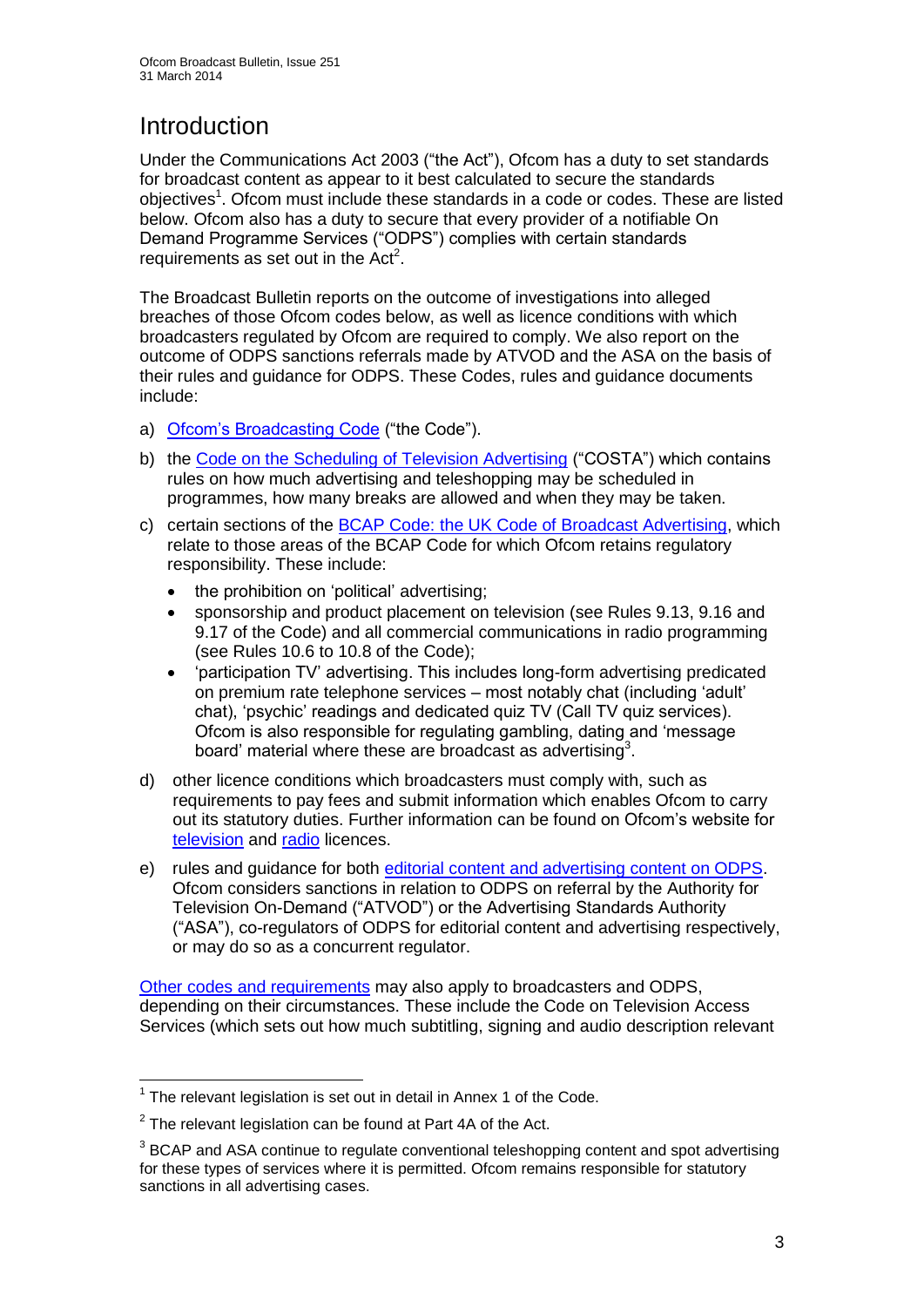licensees must provide), the Code on Electronic Programme Guides, the Code on Listed Events, and the Cross Promotion Code.

**It is Ofcom's policy to describe fully the content in television, radio and on demand content. Some of the language and descriptions used in Ofcom's Broadcast Bulletin may therefore cause offence.**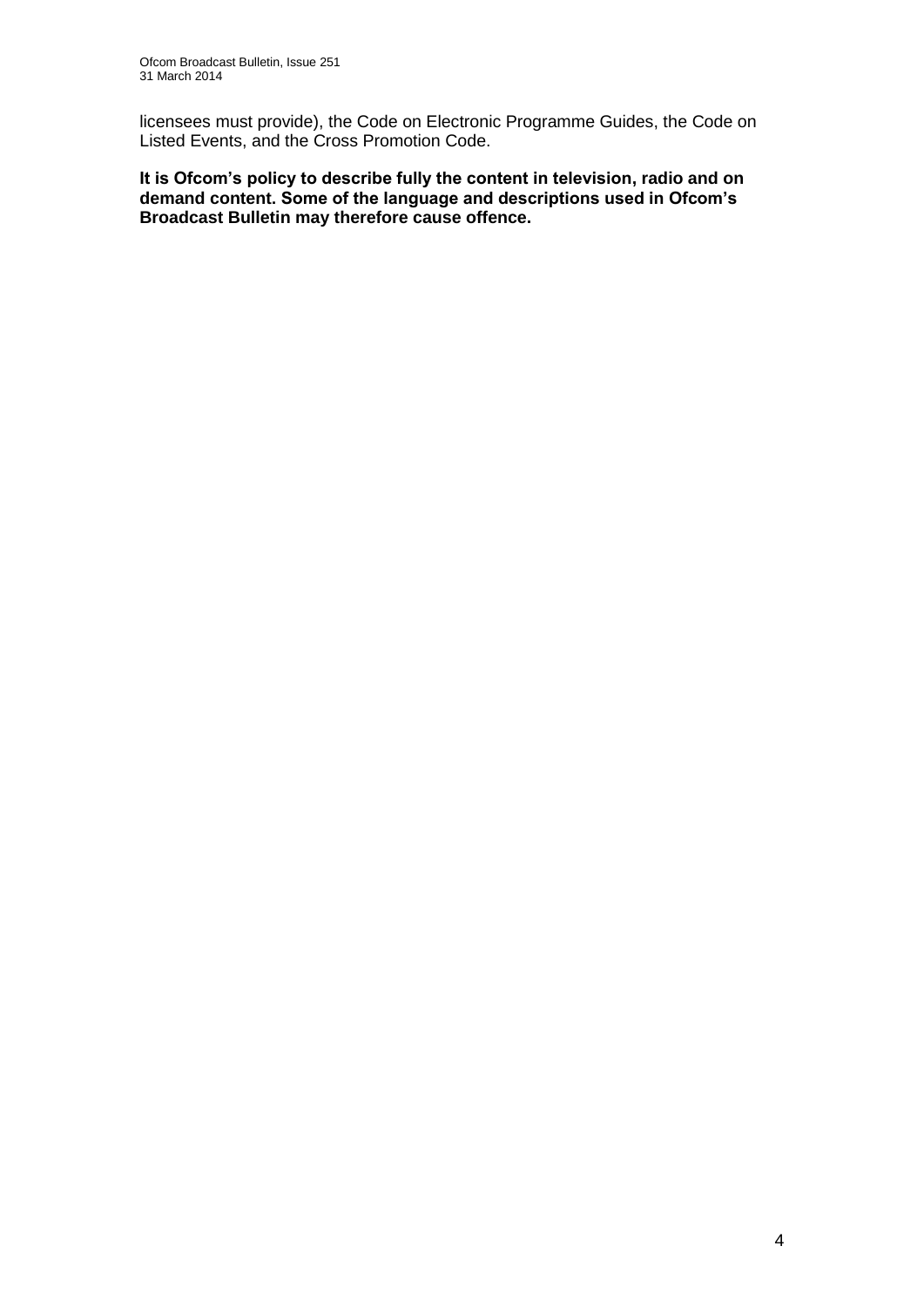# **Note to Broadcasters**

## **Election programming**

1

On 22 May 2014, European Parliamentary elections will be held in the UK. In addition, local and mayoral elections will be held in a number of English local authority areas, and local elections will be held in Northern Ireland.

Ofcom reminds all broadcasters that great care needs to be taken when broadcasting election-related programming. In particular, broadcasters should ensure that they comply with Section Five (Due Impartiality) $1$  and Section Six (Elections and Referendums)<sup>2</sup> of the Code, as well as the prohibition of political advertising contained in section 321 of the Communications Act 2003.

Ofcom will consider any breach arising from election-related programming to be potentially serious, and will consider taking regulatory action, as appropriate, in such cases, including considering the imposition of a statutory sanction.

Broadcasters should note that, following a public Consultation, Ofcom has recently published an updated version of the Ofcom list of major parties<sup>3</sup> ahead of the elections taking place on 22 May 2014. Broadcasters should consult the list of major parties to ensure that any election-related programming complies with Section Six of the Code.

For further information about the various elections being contested on 22 May 2014 (including information about "election periods" as defined by the Code), broadcasters should visit the Electoral Commission website at [www.electoralcommission.org.uk.](http://www.electoralcommission.org.uk/)

Broadcasters are also reminded that if they would find it helpful to have informal guidance on Sections Five and Six of the Code, they can contact Ofcom directly [\(adam.baxter@ofcom.org.uk\)](mailto:adam.baxter@ofcom.org.uk).

<sup>&</sup>lt;sup>1</sup> See:<http://stakeholders.ofcom.org.uk/binaries/broadcast/831190/section5.pdf> Ofcom's published Guidance to Section Five of the Code can be found at: [http://stakeholders.ofcom.org.uk/binaries/broadcast/guidance/831193/section5.pdf.](http://stakeholders.ofcom.org.uk/binaries/broadcast/guidance/831193/section5.pdf)

<sup>&</sup>lt;sup>2</sup> See:<http://stakeholders.ofcom.org.uk/binaries/broadcast/831190/section6.pdf> Ofcom's published Guidance to Section Six of the Code can be found at: [http://stakeholders.ofcom.org.uk/binaries/broadcast/guidance/831193/section6.pdf.](http://stakeholders.ofcom.org.uk/binaries/broadcast/guidance/831193/section6.pdf)

<sup>&</sup>lt;sup>3</sup> See: [http://stakeholders.ofcom.org.uk/binaries/broadcast/guidance/major-parties.pdf.](http://stakeholders.ofcom.org.uk/binaries/broadcast/guidance/major-parties.pdf)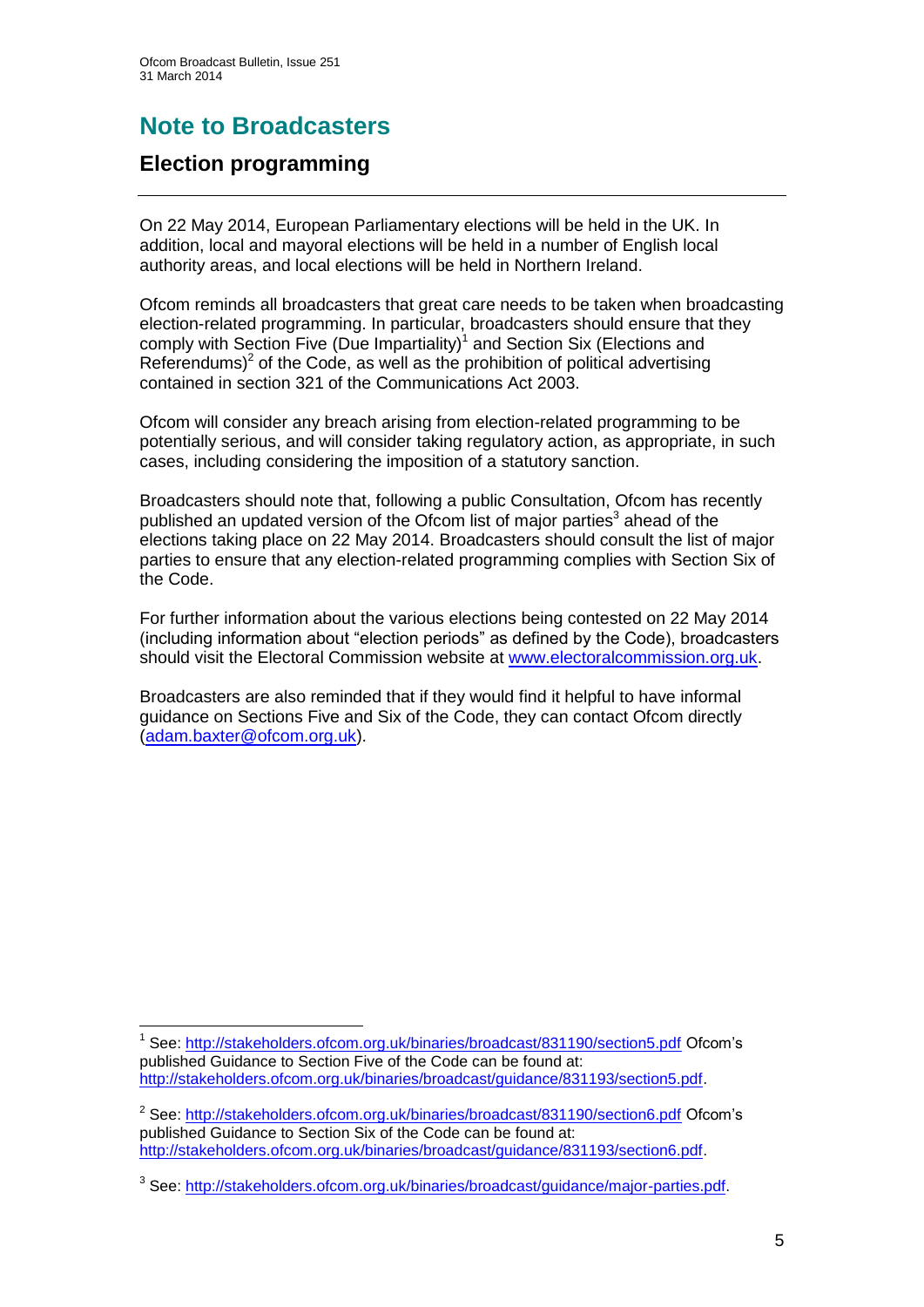# **Standards cases**

## **In Breach**

## **Iftar Amir Kay Saath**

*Geo UK, 23 July 2013, 16:00 and 19:00*

Geo UK is a general entertainment and news channel broadcast in Urdu on the Sky platform. The licence for Geo UK is held by Geo TV Limited ("Geo TV" or "the Licensee").

A complainant alerted Ofcom to two editions of *Iftar Amir Kay Saath,* a light entertainment programme broadcast during the Islamic holy month of Ramadan which was presented by Dr Amir Liaquat. The two editions of the programme were recorded live in Pakistan and then shown later that same day in the UK.

Ofcom viewed both editions of *Iftar Amir Kay Saath* broadcast on 23 July 2013. We noted a number of commercial references during both programmes, as well as the presence of the product placement signal throughout. As the programmes were predominantly in Urdu with some English, we commissioned an independent translation of the material.

Both programmes were in a magazine format with a variety of different elements such as a cookery segment, a painting competition, a religious sermon, a quiz and a prize giveaway. We were concerned by the prominence given to commercial references during the programmes. In particular we noted that:

- Throughout the programmes, prominently placed brand references were shown on-screen. For example, a 'Q MOBILE' sign could be seen placed on a table in the centre of the set, on a shelf in the kitchen area of the set and on each of the tables that quiz contestants were shown standing behind.
- At points in both programmes, the presenter discussed the merits of brands and branded goods. For example: a cooking segment contained repeated visual and audio references to 'Mezan' cooking oil products, including a slide show of 'Mezan' products shown on television screens on the set. The same segment also included visual and audio references to 'Dettol' liquid soap, including an extended shot lasting approximately 20 seconds of the presenter washing his hands next to a prominently positioned bottle of 'Dettol'.

Geo TV told us that the programmes had been acquired from the producer in Pakistan, Independent Media Corporation. The Licensee explained that it had not received any payment or other consideration for the inclusion of references to products, services or trade marks, but confirmed that "product placement [had appeared] in the broadcast".

Given confirmation from the Licensee that the programmes contained product placement, Ofcom considered that the prominent commercial references during the programmes raised issues warranting investigation under the following rules of the Code:

Rule 9.9: "References to placed products, services and trade marks must not be promotional."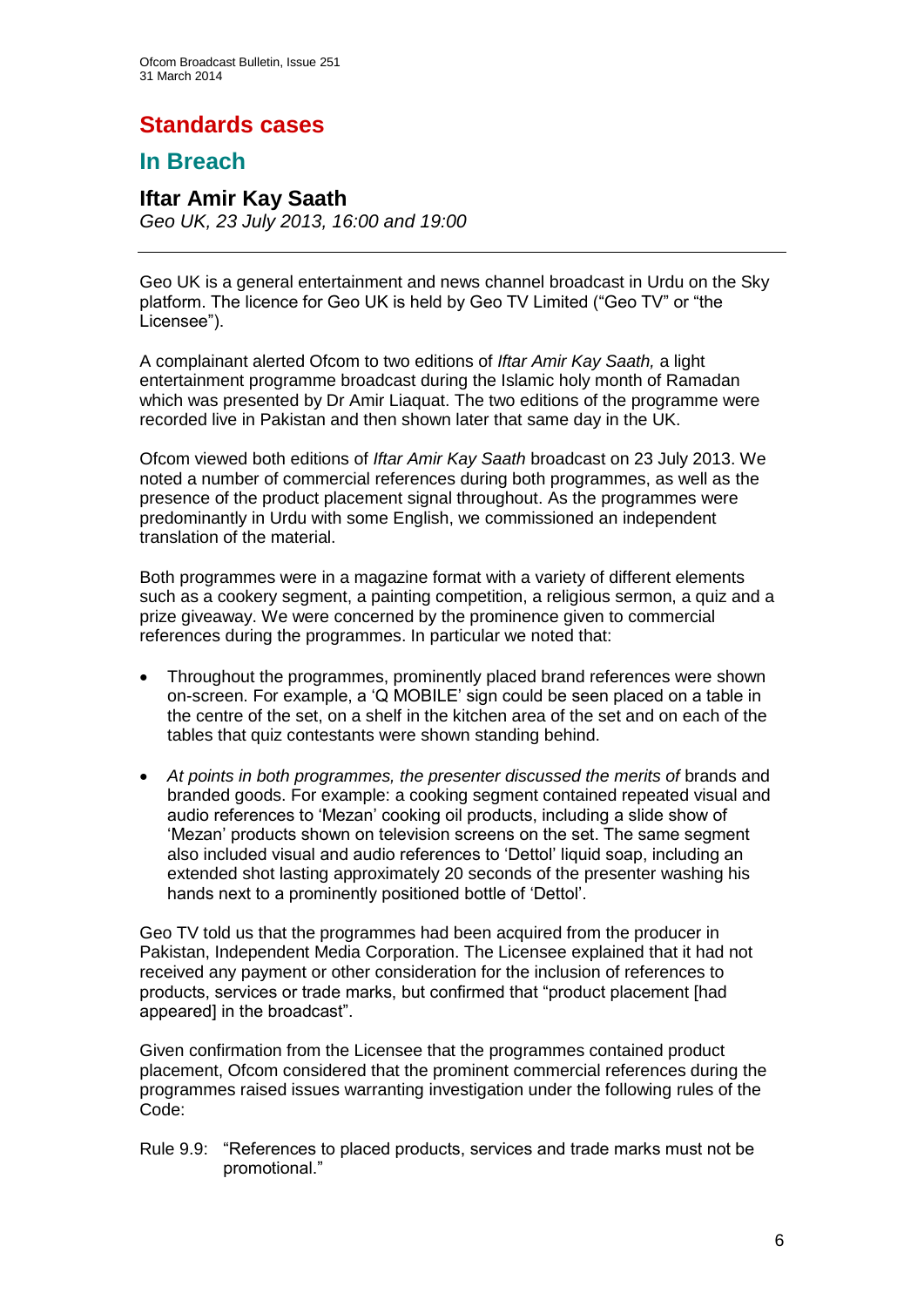Rule 9.10: "References to placed products, services and trade marks must not be unduly prominent."

In addition, Ofcom noted the following on-screen banner appeared during both programmes:

*"Dress and Shoes by Amir Liaquat Aik Pehchan* [Postal address given] [Email address given] *ph:* [Telephone number given]*"* 

*"Dr Liaquat's famous publications: The Signs of the Last Day; Our Mother; Loud Speaker; Loud Speaker 2; available all over Pakistan (free home delivery)*  [Telephone number, Twitter handle and website given] *www.harpalgeo.tv"*

Further, the 19:00 edition of the programme contained the following on-screen banner:

*"Caravan Islamic International – Few seats left to book for Hajj pilgrimage Book soon."* 

Ofcom considered that these elements of the programme raised issues warranting investigation under Rule 9.2 of the Code, which states:

"Broadcasters must ensure that editorial content is distinct from advertising."

We asked Geo TV for its comments on how the material complied with Rules 9.2, 9.9 and 9.10.

## **Response**

#### Prominence and promotional nature of product placement

The Licensee stated its view that the programming had complied with Rules 9.9 and 9.10 of the Code. Geo TV believed that the programme should be seen in context as "a light entertainment show designed to celebrate Ramadan… [and which] tries to reflect the principals [sic] of Ramadan such as giving and serving humanity".

In relation to Rule 9.9, the Licensee stated that the products shown during the prize giving segment "were distributed as gifts during Ramadan; therefore there was NO intended positive reference to any product which was likely to be perceived to be promotional in intent". The Licensee also considered that the programmes had contained "no favourable or positive language about the products", encouragement to purchase or price information. Overall, it considered that "the appearance of various products in this programme was in context with the overall editorial of the show, where raising the feeling of giving gifts during Ramadan was the concept".

In relation to Rule 9.10, the Licensee considered that "no undue prominence [had been] given to any single product or trademark". Instead it argued that "the giving away of gifts was editorially justified as the programme centered around Ramadan which is the Muslim season of giving", "the products were visible to show the items and who had donated it" and that "viewers would [be] likely to perceive the products as natural and in keeping with the programme's style, content, [and] context given that it was Ramadan".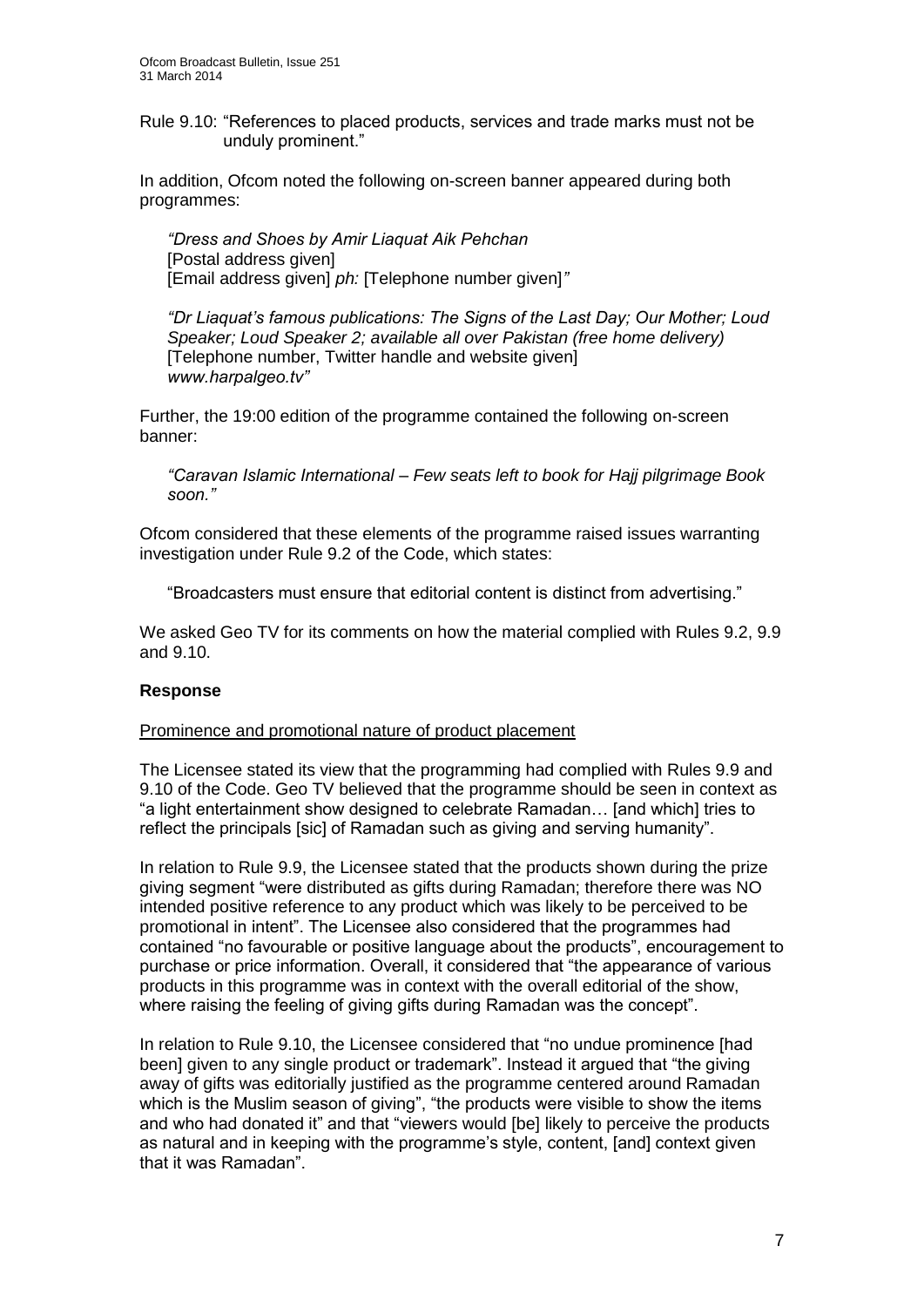Further, the Licensee argued that the references to 'Mezan' and 'Dettol' were justified. It considered that the amount of time that it took for the host to wash his hands while the Dettol product was visible was "not unreasonable." It also considered that the references to Mezan were visible only "in the background and not overtly lingered on".

## Distinction of editorial content from advertising

The Licensee, which considered that the material in question contained no positive product references, advertising claims or price information, explained that it had not received "any payments in return or were given any consideration for carrying the mentioned three products scrolls/screen labels". As a result, it considered that "advertising' as defined in COSTA<sup>1</sup> did not take place". In addition, the Licensee highlighted that there was "no gain for the licensor or us in such product[s] appearing" as the products mentioned were "not available in the UK".

The Licensee informed us that as a result of an equipment upgrade by its content supplier, it would in future receive material for broadcast that was free from screen banners. Although it did not consider the material breached the Code, the Licensee said it would look to work with Ofcom to find a suitable solution to avoid investigations in future.

## **Decision**

1

Under the Communications Act 2003 ("the Act"), Ofcom has a statutory duty to set standards for broadcast content as appear to it best calculated to secure a number of standards objectives, one of which is "that the international obligations of the United Kingdom with respect to advertising included in television and radio services are complied with". These obligations include ensuring compliance with the Audiovisual Media Services ("AVMS") Directive.

The AVMS Directive contains a number of provisions designed to help maintain a distinction between advertising and editorial content, including a requirement that television advertising is kept visually and/or audibly distinct from programming in order to prevent programmes becoming vehicles for advertising. The AVMS Directive and the Act also prohibit product placement where, among other things, such placement:

- directly encourages the purchase or rental of goods or services, whether by making promotional reference to those goods or services or otherwise; and
- gives undue prominence to the products, services or trade marks concerned.

The requirements of the AVMS Directive and the Act are reflected in Section Nine of the Code, including Rules 9.2, 9.9 and 9.10 among others.

<sup>&</sup>lt;sup>1</sup> 'COSTA' is the Code on the Scheduling of Television Advertising which contains rules on how much advertising and teleshopping may be scheduled in programmes, how many breaks are allowed and when they may be taken.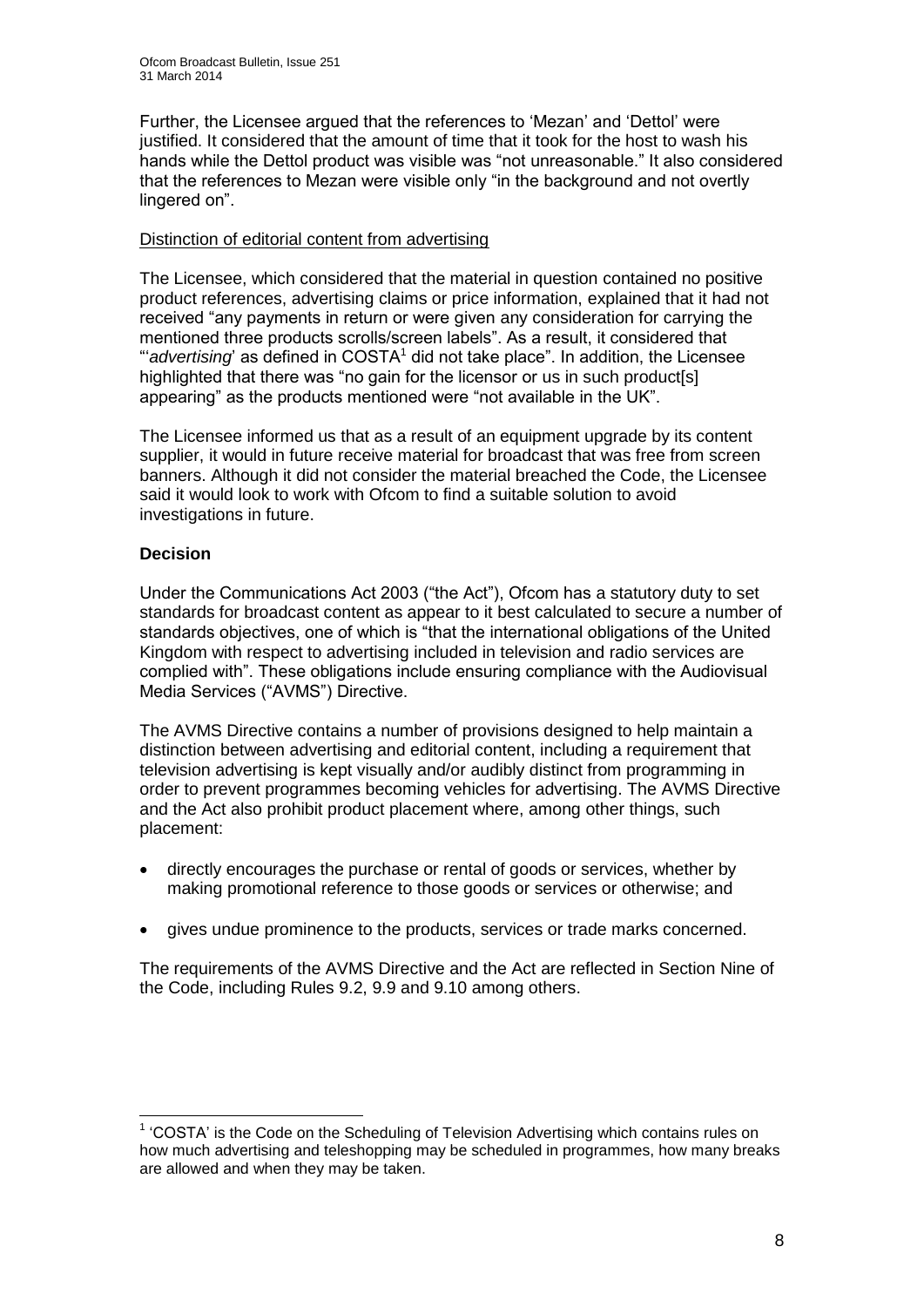#### Prominence and promotional nature of product placement

Ofcom's quidance accompanying Section Nine of the Code<sup>2</sup> makes clear that a breach of the product placement rules is likely to occur not only when clear promotional statements are made but also "where repeated implicit promotional content is broadcast (e.g. multiple references to a product that cannot be justified by the editorial requirements of the programme)". The guidance also states that the level of prominence given to a product, service or trade mark will be judged against the editorial context in which it appears. Consequently, while a product that is integral to a scene may justify a greater degree of product exposure, "where a product is used as a set prop, care should be taken to avoid close-up or lingering shots".

In this case, Ofcom noted the Licensee's view that the programmes contained no favourable or positive language about the products, encouragement to purchase or price information. Ofcom disagreed. Ofcom acknowledges that brief references to items being given away in a programme may be editorially justified in order to explain to audiences the nature of the gifts offered as prizes. However, it is likely that prominent, extended and repeated references to placed products are likely to serve the interests of the placed brand rather than the editorial narrative of the programme. Accordingly, references of this kind are likely to breach the Code.

In this case, we noted that signs had been placed throughout the set. For example, in addition to a reference for a 'Q Mobile' Quad-core phone *"worth 35,000 rupees"* given away as a prize, the set was filled with 'Q Mobile signs', including some placed on quiz contestants tables, on a shelf behind the presenter and on a table at the centre of the set. Two cars with prominent branding were visible in the background throughout both programmes: one featured a large sticker with a 'Total' logo on the bonnet while the other featured a 'Mezan' sticker in the shape of a ribbon wrapped around the length and width of the car. Posters for a soft-drink stating *"Jaam-a-Sheerim is a natural partner to Ramadan"* could also be seen in the background at various points. In our view, the fact that these items were presented as prizes during the programmes did not justify either the prominent branding or the references to placed products throughout.

In addition, we noted that the cooking segment of the programme began with the presenter standing in front of a sink using 'Dettol' liquid soap and stating *"First wash your hands with Dettol"* while a branded bottle was prominently positioned at the front of the shot for over 20 seconds. The presenter also referred repeatedly to the 'Mezan' oil used for cooking during the show, stating that:

*"Mezan provides daily meals for our guests which are very delicious, good and hygienic meals. Mezan provides it to you every day. The clay pot should be placed on the fire earlier because it takes time to heat up. We pour Mezan oil in it. Yesterday we fired it in Mezan Canola Oil. This is the special Mezan Canola Oil which we have used today as well"*.

Prominent product branding was visible throughout this sequence including*:* two large 'Mezan' stickers on the front of the kitchen counter; a large banner with the 'Mezan' logo next to the presenter; two television screens with a rolling slideshow showing 'Mezan' products and the 'Mezan' logo; stacked boxes showing the 'Mezan' logo; as well as two large bottles of 'Mezan' oil and five large cans of 'Mezan' products. Although we noted the Licensee's view that the Mezan branding was

1

 $2$  Ofcom's Guidance to Section Nine of the Code can be found at: [http://stakeholders.ofcom.org.uk/binaries/broadcast/guidance/831193/section9.pdf.](http://stakeholders.ofcom.org.uk/binaries/broadcast/guidance/831193/section9.pdf)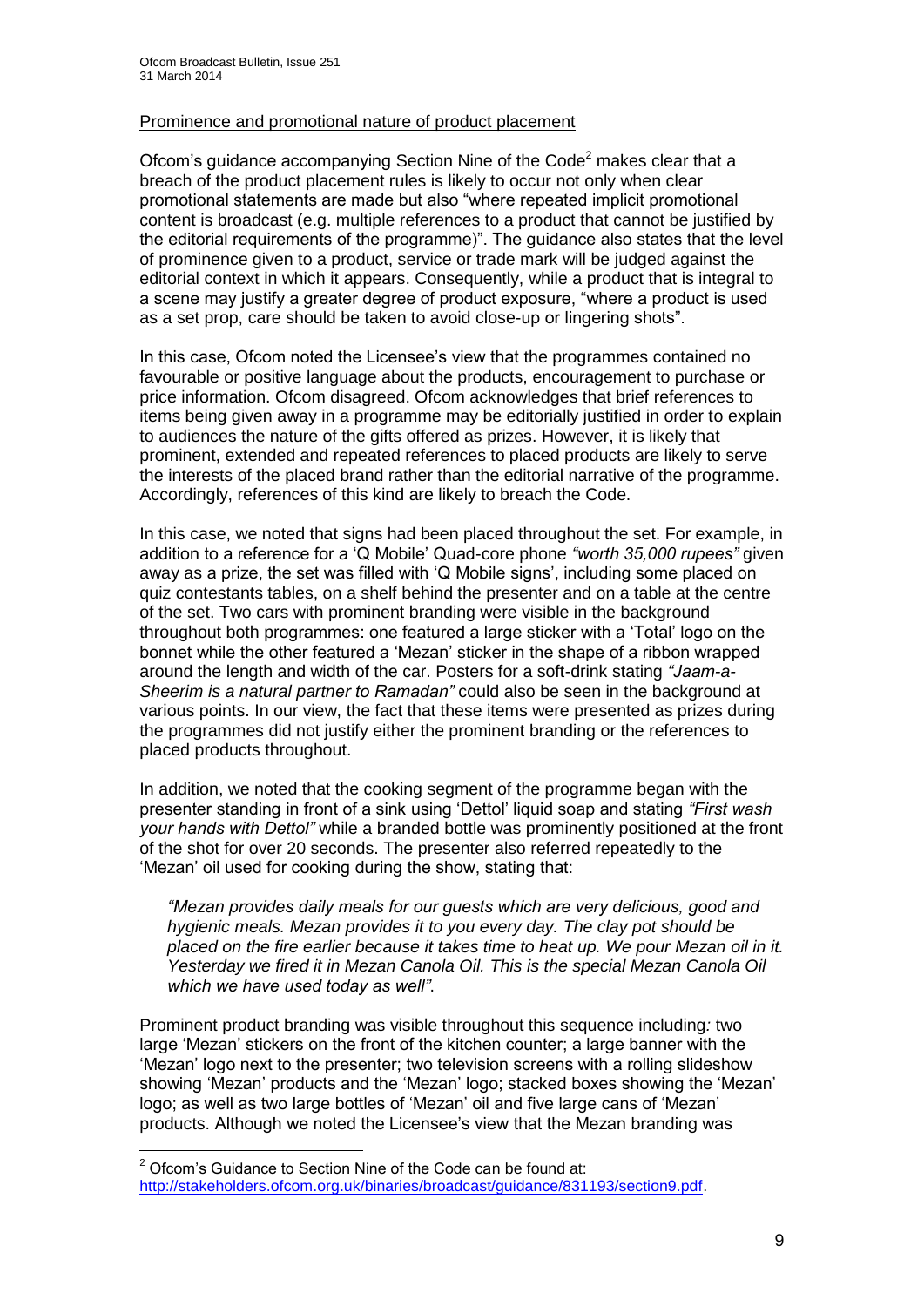editorially justified and appeared only in the background, in our view both the amount and nature of placement during the programme served a promotional rather than editorial purpose.

Finally, we also noted the Licensee's argument that the appearance of various products should be viewed within the context of a programme based on Ramadan as a traditional time for gift giving. Although Ofcom acknowledged that Ramadan provided a context for the overall theme of the programme, the Licensee remained under an obligation to ensure that commercial references did not serve to promote the products themselves, rather than contributing to the narrative of the programme. We considered that the amount and detail of the explicit and implicit references to placed products were both promotional and unduly prominent and that the programmes were therefore in breach of Rule 9.9 and Rule 9.10 of the Code.

#### Distinction of editorial content from advertising

Rule 9.2 states that editorial content must be distinct from advertising.

Ofcom's Guidance Notes on Section Nine make clear that, the purpose of the rule "... is to prevent editorial content being distorted for advertising purposes, so ensuring that editorial control is reserved to the licensee and that programming is understood by viewers as not being subject to the control of advertisers."

In this case, Ofcom noted that several statements, both for products and services offered by the presenter independently of the programme as well as third parties (e.g. shoe suppliers) appeared on-screen during the programme. Although we took account of the Licensee's argument that it had not received any payment or valuable consideration in return for carrying this material, we noted that the scrolling text included calls to action, contact details and advertising messages. For example, the statement *"Few seats left... Book soon"* appeared in connection with a pilgrimage service offered by a tour operator, while other messages promoted *"Dr Liaquat's* [i.e. the presenter's] *famous publications"*. We considered the content of these messages was akin to advertising. We concluded, therefore, that editorial material in this case had not been kept distinct from advertising, and that accordingly the programmes were in breach of Rule 9.2 of the Code.

Although we noted the Licensee's intention to comply with the Code, we remind Geo TV that it is an obligation of its licence to ensure that it has sufficient resources and expertise in place to do so.

## **Breaches of Rules 9.2, 9.9 and 9.10**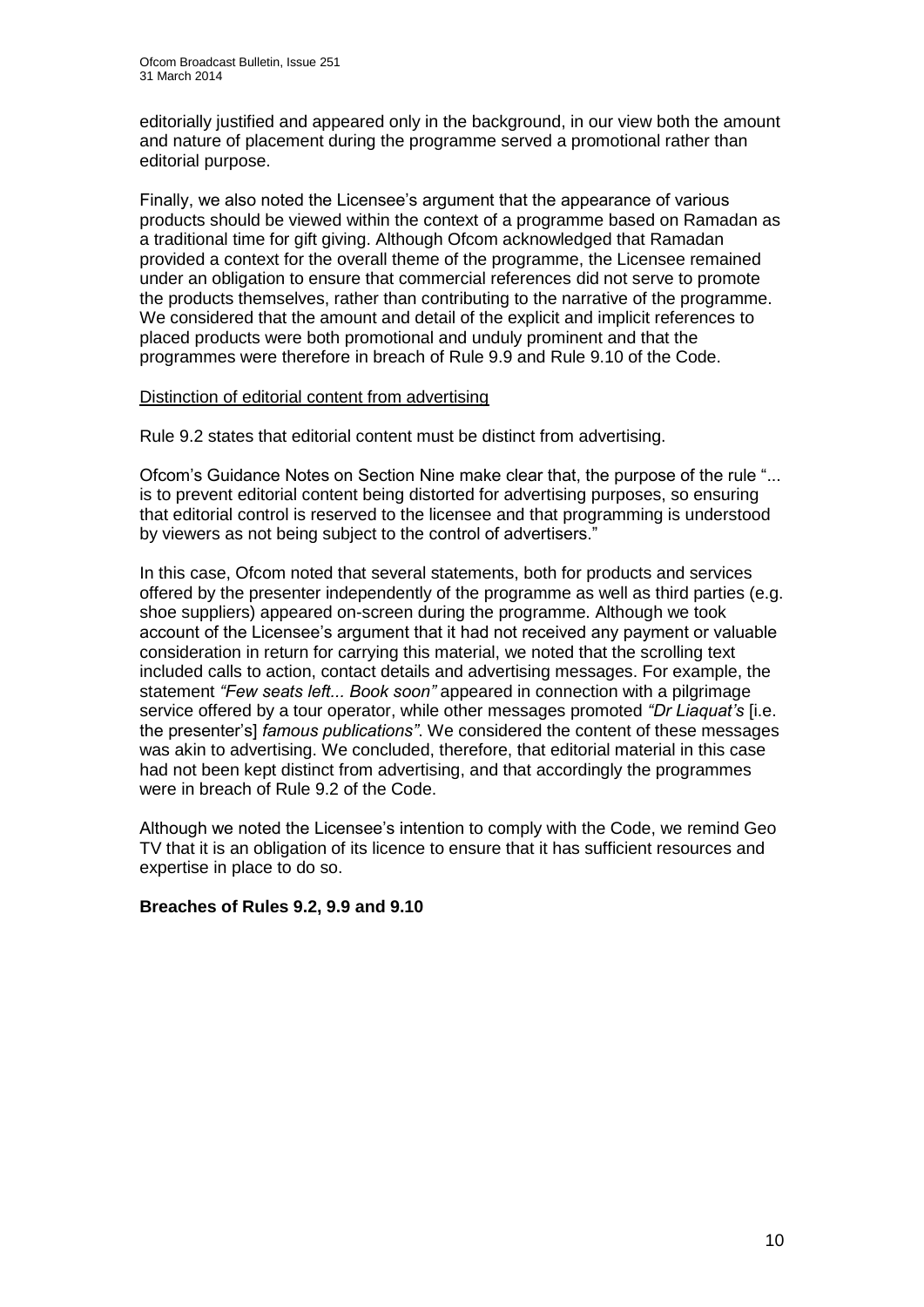# **In Breach**

## **Sponsorship of Street Show Haat Bazar**

*CHSTV, 18 December 2013, 19:11*

## **Introduction**

CHSTV is a general entertainment channel aimed at the Bangladeshi community in the UK and Europe. The licence for CHSTV is held by CHS.TV Limited ("the Licensee").

A viewer alerted Ofcom to the broadcast of a sponsorship credit for *Street Show Haat Bazar* – a documentary about food markets in Bangladesh.

The sponsorship credit in question was for the food retailer Haat Bazar in East London. The credit, which was shown against a moving graphic background containing the words "SPONSORED BY", included a number of rapidly changing images of the sponsor's premises. It featured details of the company's website, street address, telephone number displayed on-screen. These details, along with the words "FREE CUSTOMER PARKING" were then repeated against a background of images of fruit and vegetables.

Ofcom considered the sponsorship credit raises issues warranting investigation under Rule 9.22(a) of the Code.

Rule 9.22: "Sponsorship credits must be distinct from advertising. In particular:

(a) Sponsorship credits broadcast **around sponsored programmes** must not contain advertising messages or calls to action. Credits must not encourage the purchase or rental of the products or services of the sponsor or a third party. The focus of the credit must be the sponsorship arrangement itself. Such credits may include explicit reference to the sponsor's products, services or trade marks for the sole purpose of helping to identify the sponsor and/or the sponsorship arrangement."

We therefore asked the Licensee for its comments about how the material complied with this rule.

## **Response**

The Licensee explained that there were two retailers in East London with the name Haat Bazar. It therefore considered the inclusion of the address, telephone number and free parking facility served to identify which retailer was the sponsor of the programme. The Licensee added that it did not consider this information constituted an advertising message or a call to action.

The Licensee said that prior to being contacted by Ofcom about the material, it became aware that the other retailer had changed its name and as such, it was no longer necessary to identify the sponsor in this way. Consequently, the Licensee removed information regarding the sponsor's address, website, telephone number and free parking facility from the sponsorship credit.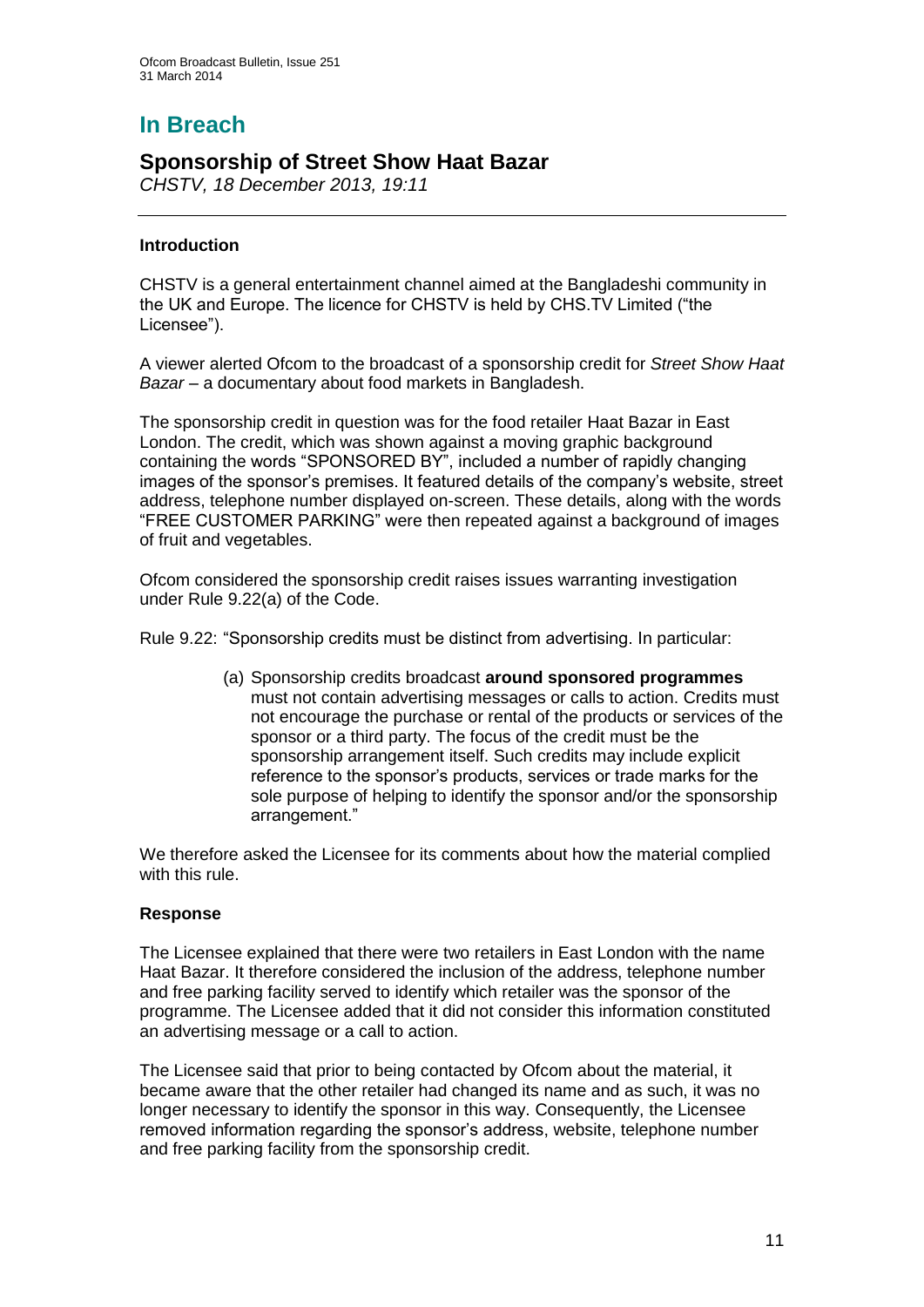## **Decision**

Under the Communications Act 2003, Ofcom has a statutory duty to set standards for broadcast content as appear to it best calculated to secure the standards objectives, one of which is that "the international obligations of the United Kingdom with respect to advertising included in television and radio services are complied with". These obligations include ensuring compliance with the Audiovisual Media Service ("AVMS" Directive).

The AVMS Directive limits the amount of advertising a broadcaster can transmit and requires that advertising is kept distinct from other parts of the programme service. Sponsorship credits are treated as part of the sponsored content and do not count towards the amount of airtime a broadcaster is allowed to use for advertising. To prevent credits effectively becoming advertisements, and therefore increasing the amount of advertising transmitted, broadcasters are required to ensure that sponsorship credits do not contain advertising messages.

Rule 9.22(a) of the Code reflects this requirement. Among other things, Rule 9.22(a) requires that sponsorship credits broadcast around sponsored programmes must not contain advertising messages or calls to action. The focus of the credit must be the sponsorship arrangement itself and references to the sponsor's products, services or trade marks should be for the sole purpose of helping identify the sponsor and/or the sponsorship arrangement.

In this case, the sponsorship credit displayed the street address, website and telephone number of the company on two occasions, as well as the phrase "FREE CUSTOMER PARKING".

Ofcom noted the Licensee's view that the details in the credit served only to identify the retailer which sponsored the programme and that the credit did not contain advertising messages.

In our view, however, although the frame in which the credit appeared did identify the existence of a sponsorship arrangement, the focus throughout the credit was on the products and services offered by the sponsor at its store. We also considered that the reference to "FREE CUSTOMER PARKING" was an advertising claim outlining a service offered by the sponsor.

Although we welcomed the steps subsequently taken by the Licensee, we concluded that the sponsorship credit was in breach of 9.22(a) of the Code.

## **Breach of 9.22(a)**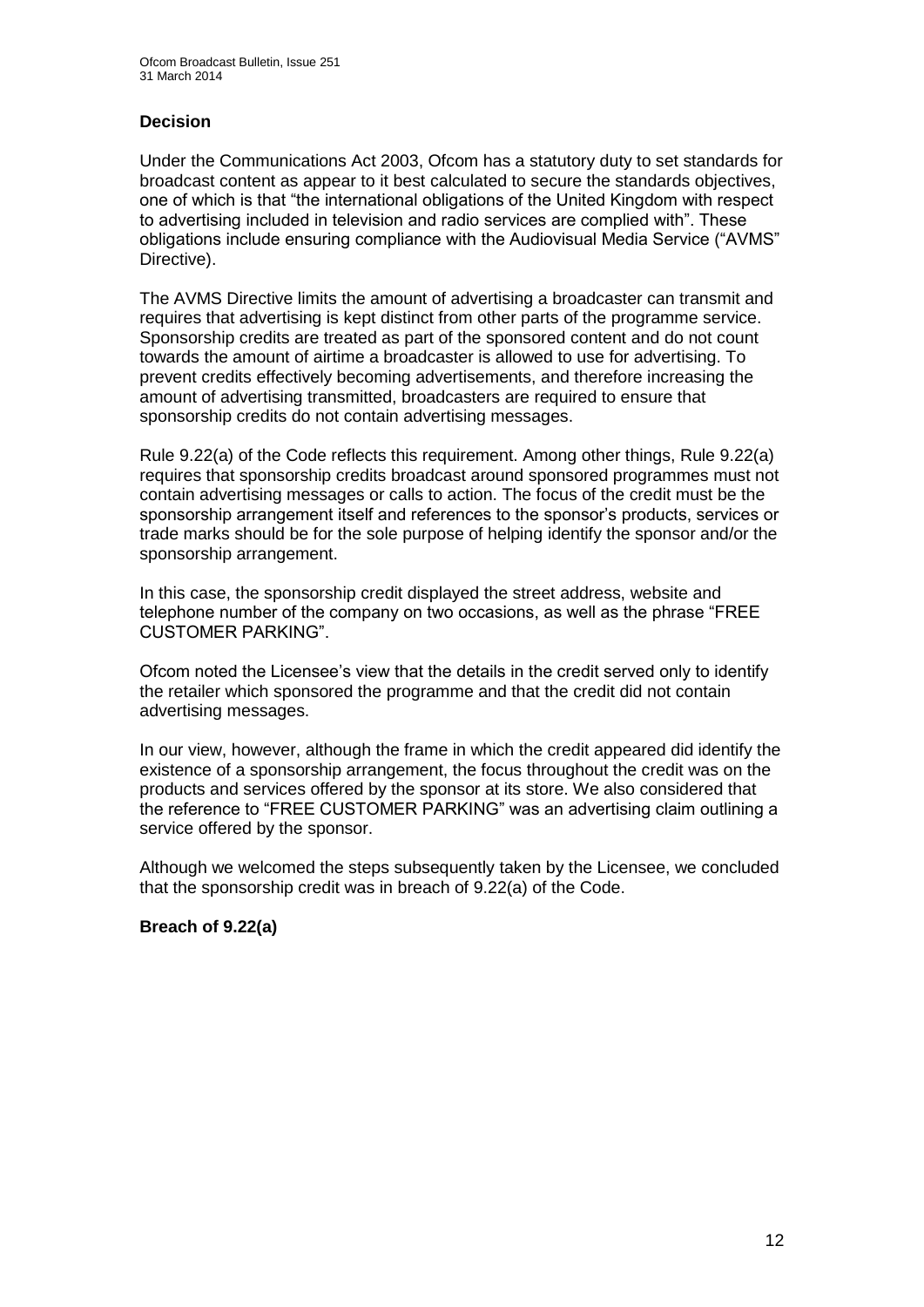# **Advertising Scheduling Cases**

## **In Breach**

## **Resolved findings table**

*Code on the Scheduling of Television Advertising compliance reports*

Rule 4 of the Code on the Scheduling of Television Advertising ("COSTA") states**:**

"... time devoted to television advertising and teleshopping spots on any channel must not exceed 12 minutes."

| <b>Channel</b> | <b>Transmission date</b><br>and time                              | Code and<br>rule /<br>licence<br>condition | <b>Summary finding</b>                                                                                                                                                                                                                                                                                                                                                                                                                                                                                                                                                                                                                                                                                                                                                                                                                                                                                                                                     |
|----------------|-------------------------------------------------------------------|--------------------------------------------|------------------------------------------------------------------------------------------------------------------------------------------------------------------------------------------------------------------------------------------------------------------------------------------------------------------------------------------------------------------------------------------------------------------------------------------------------------------------------------------------------------------------------------------------------------------------------------------------------------------------------------------------------------------------------------------------------------------------------------------------------------------------------------------------------------------------------------------------------------------------------------------------------------------------------------------------------------|
| Samaa          | Various dates and<br>times, December<br>2013 and January<br>2014. | <b>COSTA</b><br>Rule 4                     | Ofcom noted during monitoring, that<br>Samaa had exceeded the permitted<br>advertising allowance on nine<br>occasions, ranging from overruns of<br>between two and 120 seconds.<br>Samaa explained that six of these<br>incidents involving overruns of<br>between two and 33 seconds,<br>resulted from the cumulative effect of<br>individual adverts being<br>microseconds over their specified<br>time. Taken across a whole hour this<br>could amount to many extra seconds.<br>Samaa said that to avoid a<br>recurrence it would reduce its<br>allowance by 30 seconds each hour.<br>The other three incidents involved<br>overruns of between 58 seconds and<br>120 seconds, which Samaa said were<br>the result of an upgrade to its<br>systems which resulted in a small<br>number of adverts being repeated in<br>error. Samaa apologised for this<br>situation and said that this problem<br>had now been rectified.<br><b>Finding: Resolved</b> |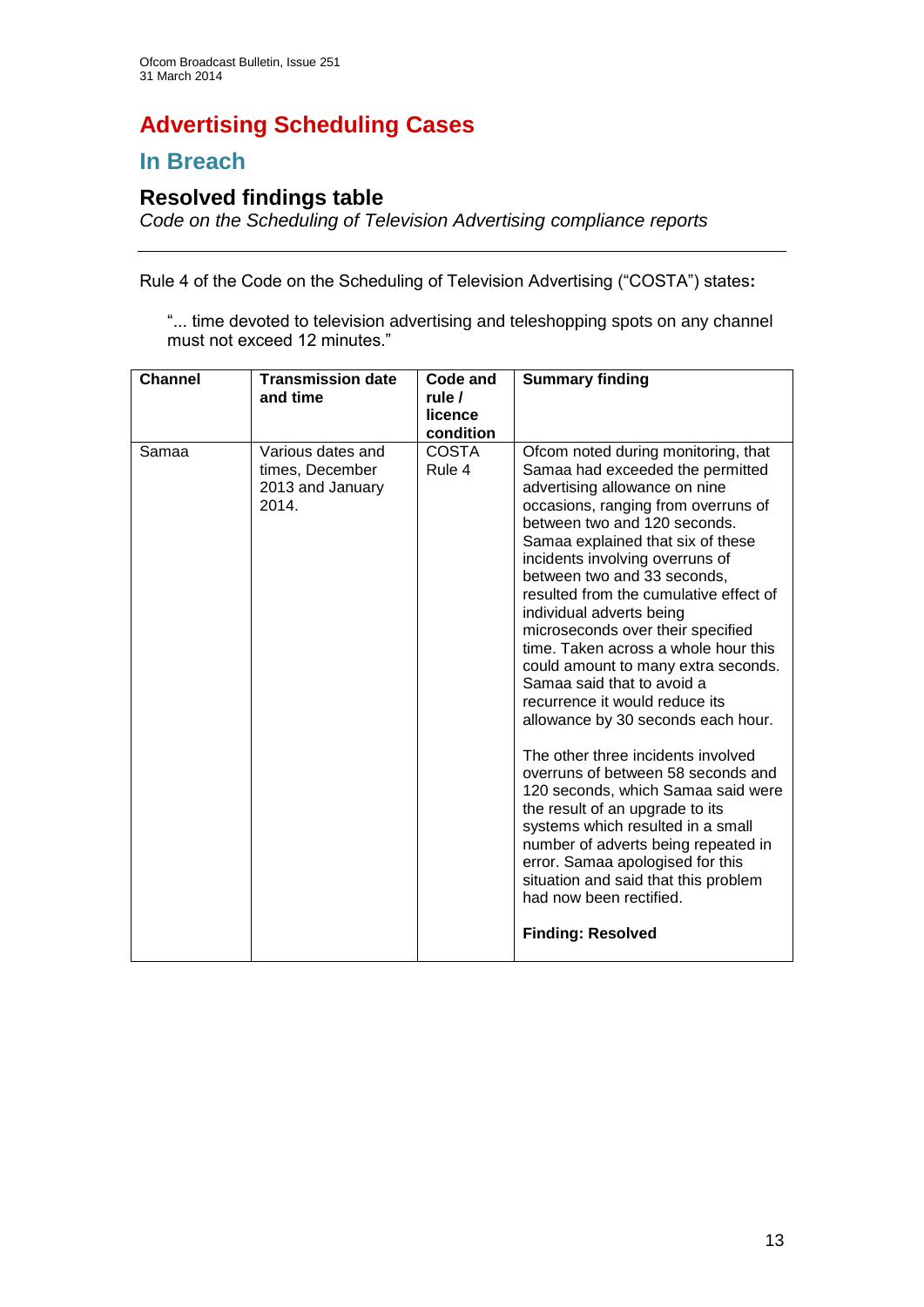# **Broadcast Licence Condition Cases**

## **Broadcasting licensees' late and non- payment of licence fees**

Ofcom is partly funded by the licence fees it charges television and radio licensees. Ofcom is under a statutory obligation to ensure that the aggregate amount of fees that are required to be paid by licensees is sufficient to meet the cost of Ofcom's functions relating to the regulation of broadcasting. The principles which Ofcom applies when determining what fees should be paid by licensees are set out in the Statement of Charging Principles<sup>1</sup>. The detailed fees and charges which are payable by broadcasting licenses are set out in Ofcom's Tariff Tables<sup>2</sup>.

The payment of a fee is a licence requirement<sup>3</sup>. Failure by a licensee to pay its licence fee when required represents a serious and fundamental breach of a broadcast licence, as it means that Ofcom is unable properly to carry out its regulatory duties.

## **In Breach**

The following licensees have failed to pay their annual licence fee in accordance with the original deadline, despite repeated requests to do so. These licensees have therefore been found **in breach** of their licences. As a consequence of this serious and continuing licence breach, Ofcom is putting these licensees on notice that their present contravention of their licences is being considered for the imposition of a statutory sanction, including licence revocation.

| <b>Television Licensees</b>                |                       |                     |
|--------------------------------------------|-----------------------|---------------------|
| Licensee                                   | <b>Licence Number</b> | <b>Service Name</b> |
| Passion Broadcasting Television<br>Service | <b>TLCS 885</b>       | Passion TV          |

#### **Resolved**

The following licensees failed to pay their annual licence fee in accordance with the original deadline, but have subsequently submitted a late payment. For these licensees, we therefore consider the matter **resolved**.

| <b>Television Licensees</b> |                  |                     |
|-----------------------------|------------------|---------------------|
| Licensee                    | Licence Number   | <b>Service Name</b> |
| Thema Television UK Limited | <b>TLCS 1695</b> | <b>Nollywood TV</b> |

 $\frac{1}{1}$ 

[http://stakeholders.ofcom.org.uk/binaries/consultations/socp/statement/charging\\_principles.pd](http://stakeholders.ofcom.org.uk/binaries/consultations/socp/statement/charging_principles.pdf) [f](http://stakeholders.ofcom.org.uk/binaries/consultations/socp/statement/charging_principles.pdf)

<sup>&</sup>lt;sup>2</sup> [http://stakeholders.ofcom.org.uk/binaries/research/Tariff\\_Tables\\_2001112.pdf](http://stakeholders.ofcom.org.uk/binaries/research/Tariff_Tables_2001112.pdf)

<sup>&</sup>lt;sup>3</sup> Contained in Licence Condition 3 for radio licensees and Licence Condition 4 for television licensees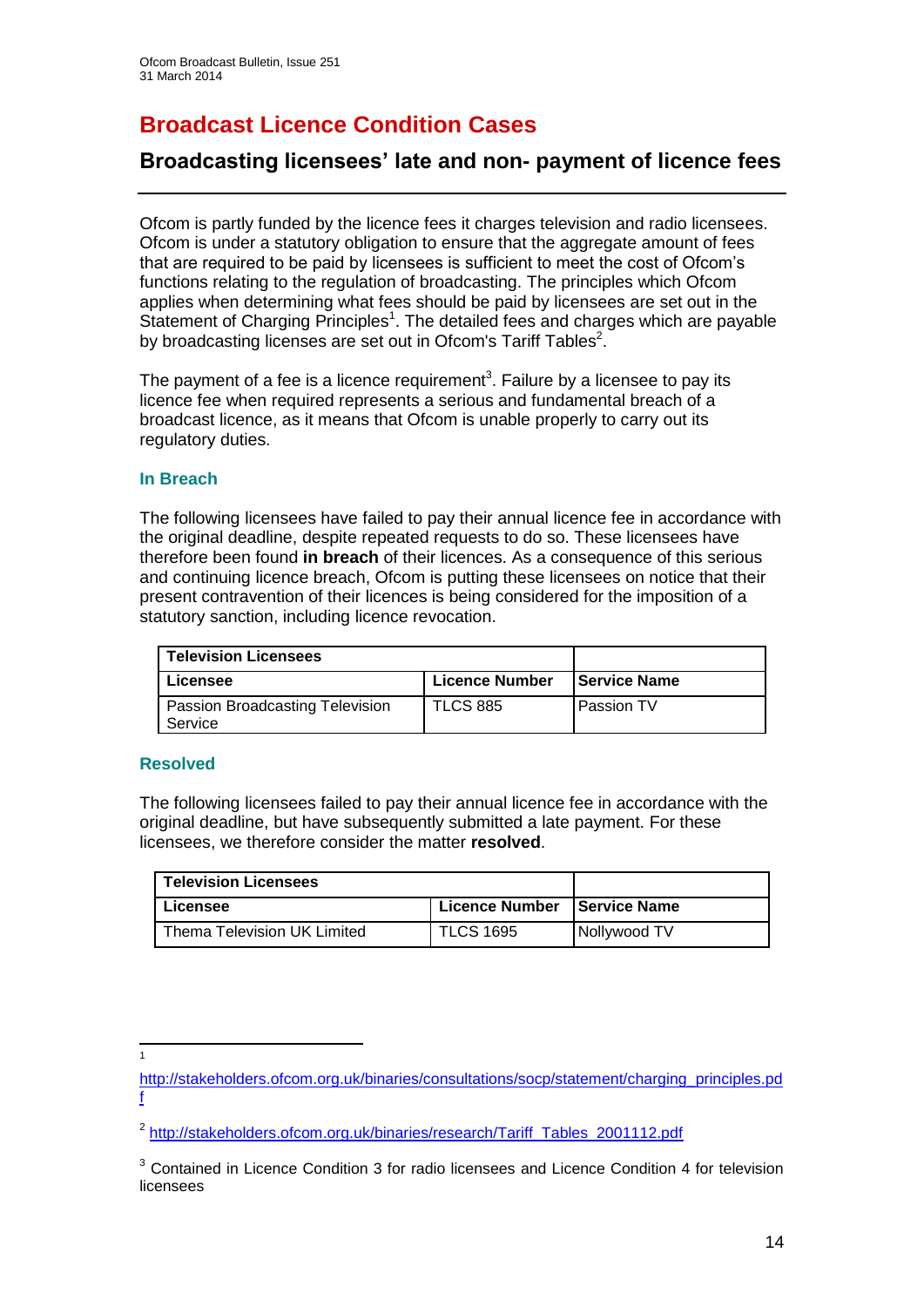# **In Breach**

## **Provision of recordings**

*1920 Evil Returns (trailer), Sony Max, 26 December 2013, 20:35*

## **Introduction**

Sony Max is an entertainment channel primarily aimed at an Asian audience in the UK. The licence is held by MSM Asia Limited ("MSM" or "the Licensee").

A complainant alerted Ofcom to scenes of violence and horror in a trailer for the Bollywood horror film *1920 Evil Returns* broadcast around 20:35 on 26 December 2013.

Ofcom asked the Licensee to provide a recording of the programme. It did not do so by the deadline specified. Following a reminder by Ofcom, MSM said the recording had not been provided because its main compliance contact had been away for the period concerned and the contact details of the second person were out of date. MSM provided a recording shortly afterwards.

Ofcom considered the case raised issues warranting investigation under the following Licence Condition:

- "11(2) In particular the Licensee shall:…
	- (b) at the request of Ofcom forthwith produce to Ofcom any...recording for examination or reproduction;...".

Ofcom therefore asked the Licensee for its comments under this Licence Condition.

## **Response**

The Licensee apologised that it had not provided the recording in a timely fashion due to a combination of staff absence and out of date contact details. It said there was no intent to delay proceedings by Ofcom, and that it had since updated Ofcom with the relevant contact details to avoid a similar delay in the future.

## **Decision**

Under the Communications Act 2003, Ofcom has a duty to ensure that in each broadcaster's licence there are conditions requiring that the licensee retain recordings of each programme broadcast, in a specified form and for a specific period after broadcast, and to comply with any request to produce such recordings issued by Ofcom. TLCS licences enshrine these obligations in Licence Condition 11.

Licence Condition 11(2)(b) requires licensees to produce such recordings to Ofcom forthwith on request.

Breaches of Licence Condition 11(2)(b) are serious because they impede Ofcom's ability to assess in a timely way whether a particular broadcast raises potential issues under the relevant codes. This can therefore affect Ofcom's ability to carry out its statutory duties in regulating broadcast content.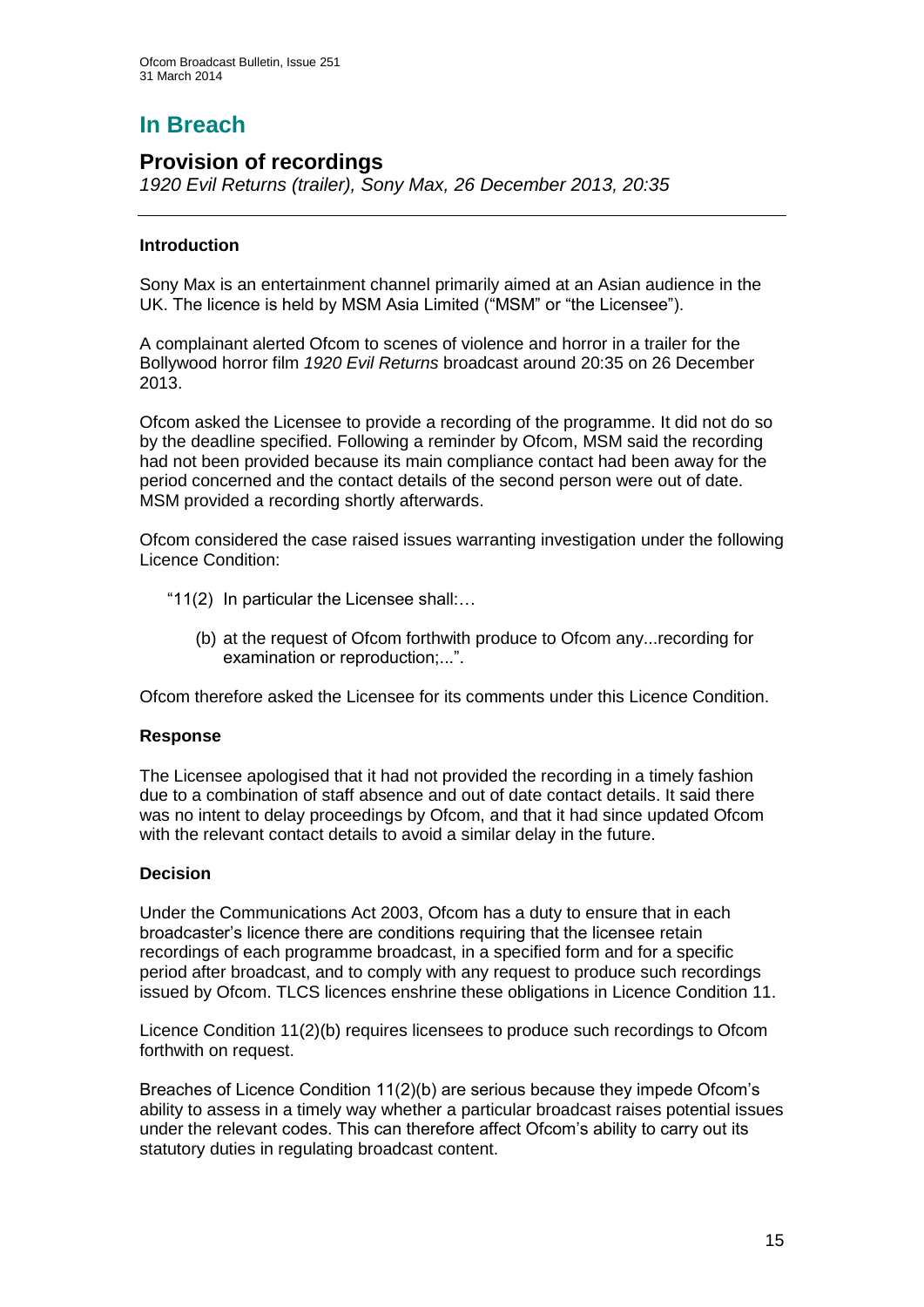In this case, MSM did provide the recording to Ofcom as soon as it said it became aware of the request. However, due to a combination of staff absence and out of date contact details MSM had provided to Ofcom, the Licensee clearly failed to do so "forthwith" within the deadlines set by Ofcom. MSM therefore breached Condition 11(2)(b) of its TLCS licence.

## **Breach of TLCS Licence Condition 11(2)(b)**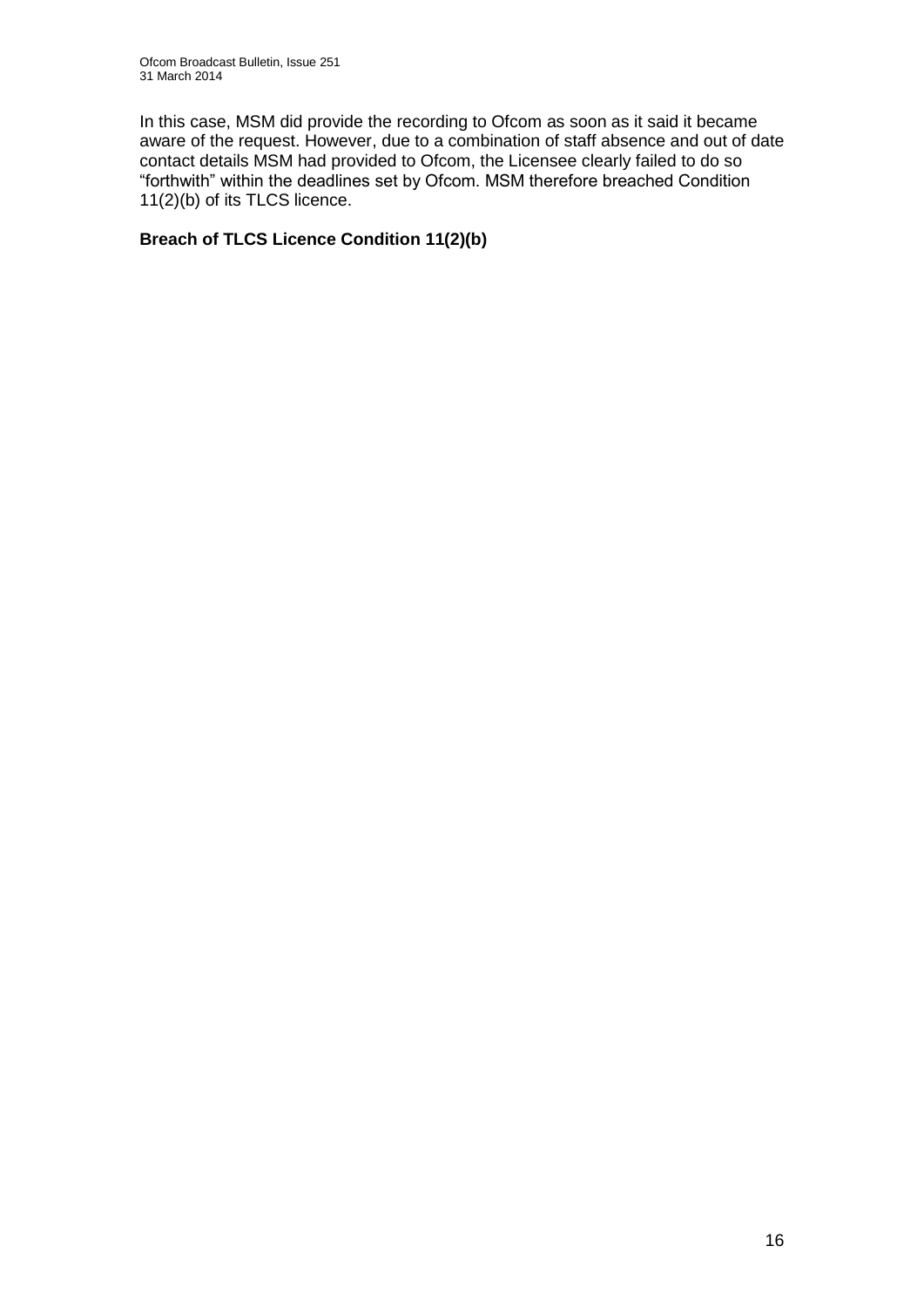# **Other Programmes Not in Breach**

# **Up to 17 March 2014**

| Programme                           | <b>Broadcaster</b> | <b>Transmission</b><br>date | <b>Categories</b>                   |
|-------------------------------------|--------------------|-----------------------------|-------------------------------------|
| Ben Fogle: New Lives<br>in the Wild | Channel 5          | 02/02/2014                  | Sexual material                     |
| Celebrity Big Brother               | Channel 5          | 07/01/2014                  | Offensive language                  |
| Emmerdale                           | ITV                | 28/01/2014                  | Violence and dangerous<br>behaviour |
| My Super Ex-Girlfriend              | Channel 5          | 12/01/2014                  | Scheduling                          |
| You've Been Framed!                 | <b>ITV</b>         | 16/02/2014                  | Violence and dangerous<br>behaviour |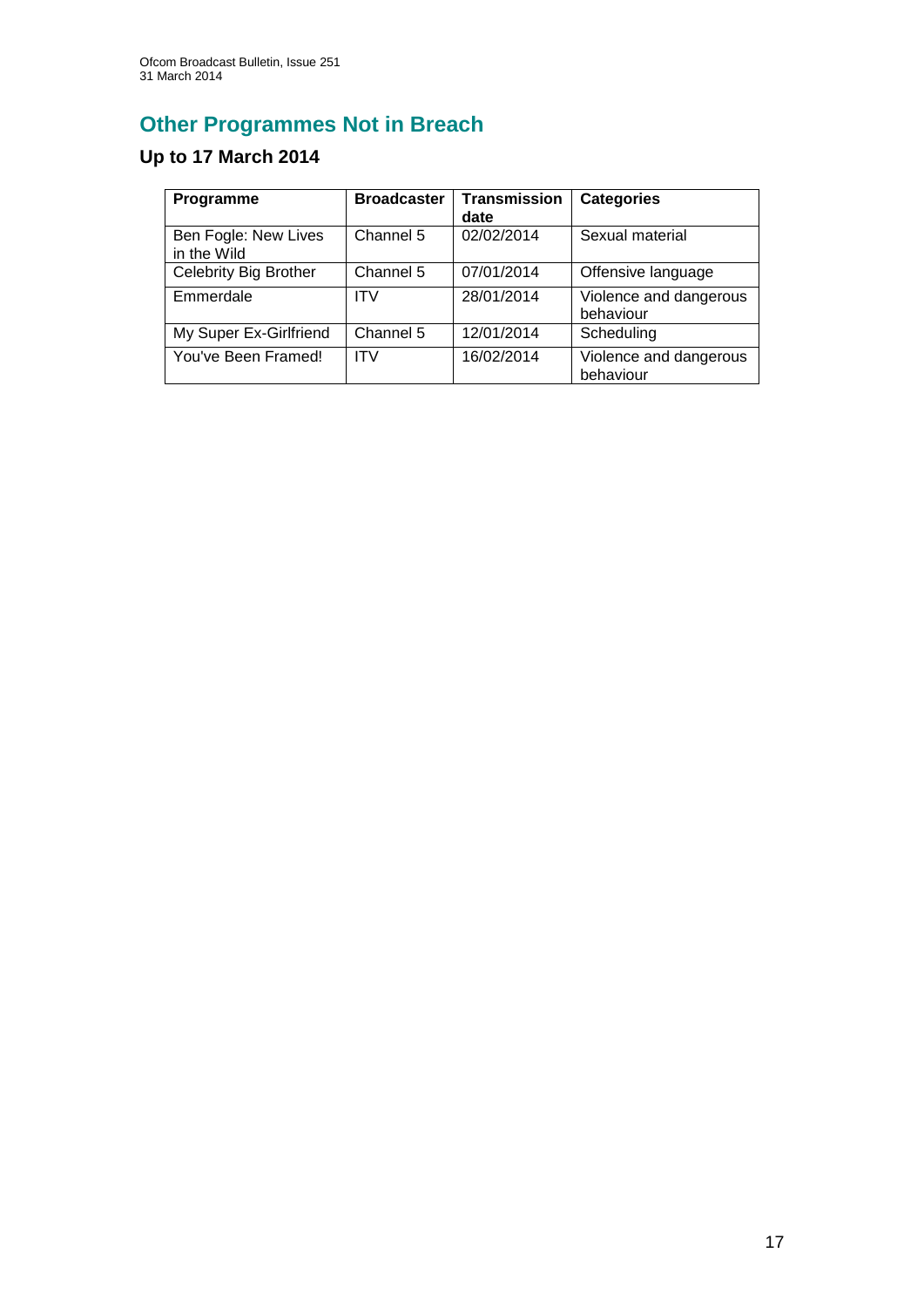# **Complaints Assessed, not Investigated**

## **Between 4 and 17 March 2014**

This is a list of complaints that, after careful assessment, Ofcom has decided not to pursue because they did not raise issues warranting investigation.

| Programme                                                       | <b>Broadcaster</b>           | <b>Transmission</b><br>Date | <b>Categories</b>                           | <b>Number of</b><br>complaints |
|-----------------------------------------------------------------|------------------------------|-----------------------------|---------------------------------------------|--------------------------------|
| <b>World's Greatest</b><br>No.1s of The 21st<br>Century: Top 50 | 4 Music                      | 01/03/2014                  | Race<br>discrimination/offence              | 1                              |
| <b>Biggest Selling</b><br><b>Power Ballads</b>                  | 4Music                       | 09/03/2014                  | Scheduling                                  | 1                              |
| Police Interceptors                                             | $5*$                         | 14/03/2014                  | Offensive language                          | $\mathbf{1}$                   |
| <b>Geoff Lloyd</b>                                              | Absolute Radio               | 11/03/2014                  | Generally accepted<br>standards             | 1                              |
| Geoff Lloyd's<br><b>Hometime Show</b>                           | Absolute Radio               | 28/02/2014                  | Scheduling                                  | 1                              |
| Programming                                                     | All                          | Various                     | Outside of remit /<br>other                 | $\mathbf{1}$                   |
| Programming                                                     | Apni Awaaz 87.7<br><b>FM</b> | 11/12/2013                  | Due impartiality/bias                       | $\mathbf{1}$                   |
| Khara Sach                                                      | <b>ARY News</b>              | 18/12/2013                  | Generally accepted<br>standards             | 1                              |
| Khara Sach                                                      | <b>ARY News</b>              | 30/12/2013                  | Religious/Beliefs<br>discrimination/offence | $\mathbf{1}$                   |
| Khara Sach                                                      | <b>ARY News</b>              | 13/01/2014                  | Promotion of<br>products/services           | $\mathbf{1}$                   |
| Khara Sach                                                      | <b>ARY News</b>              | Various                     | Fairness & Privacy                          | $\mathbf{1}$                   |
| Sawal Ye Hai                                                    | <b>ARY News</b>              | 11/08/2013                  | Crime                                       | $\overline{4}$                 |
| Sawal Ye Hai                                                    | <b>ARY News</b>              | 11/08/2013                  | Religious/Beliefs<br>discrimination/offence | $\overline{1}$                 |
| Sawal Ye Hai                                                    | <b>ARY News</b>              | 11/08/2013                  | Violence and<br>dangerous behaviour         | 1                              |
| Sawal Ye Hai<br>(trailer)                                       | <b>ARY News</b>              | 05/12/2013                  | Crime                                       | $\overline{3}$                 |
| Khara Sach                                                      | <b>ARY World</b>             | 29/10/2013                  | Generally accepted<br>standards             | 1                              |
| Khara Sach                                                      | <b>ARY World</b>             | 05/11/2013                  | Generally accepted<br>standards             | 1                              |
| <b>BBC News at One</b>                                          | BBC <sub>1</sub>             | 20/02/2014                  | Violence and<br>dangerous behaviour         | $\overline{1}$                 |
| <b>BBC News at Six</b>                                          | BBC <sub>1</sub>             | 03/03/2014                  | Outside of remit /<br>other                 | 1                              |
| <b>BBC News at Six</b>                                          | BBC <sub>1</sub>             | 11/03/2014                  | Generally accepted<br>standards             | $\mathbf{1}$                   |
| <b>BBC News at Six</b>                                          | BBC <sub>1</sub>             | 11/03/2014                  | Outside of remit /<br>other                 | $\overline{2}$                 |
| <b>BBC News at Six</b>                                          | BBC 1                        | 11/03/2014                  | Scheduling                                  | $\mathbf{1}$                   |
| Countryfile                                                     | BBC <sub>1</sub>             | 09/03/2014                  | Scheduling                                  | 6                              |
| EastEnders                                                      | BBC <sub>1</sub>             | 11/03/2014                  | Outside of remit /<br>other                 | $\mathbf{1}$                   |
| EastEnders                                                      | BBC <sub>1</sub>             | 13/03/2014                  | Drugs, smoking,<br>solvents or alcohol      | $\mathbf{1}$                   |
| EastEnders                                                      | BBC 1                        | 13/03/2014                  | Generally accepted<br>standards             | $\overline{2}$                 |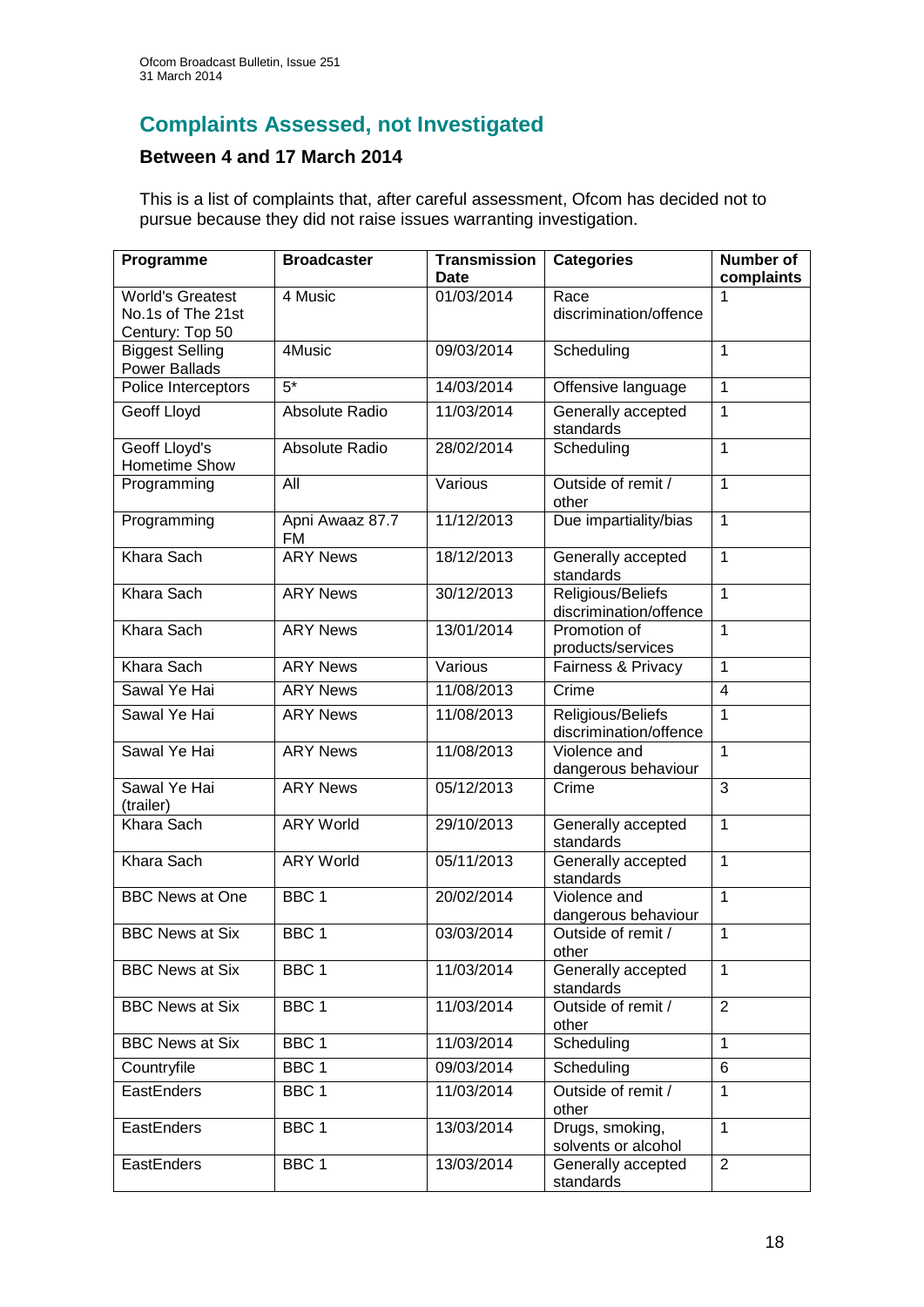| Freedom (trailer)                                                       | BBC <sub>1</sub> | 07/03/2014 | Generally accepted<br>standards              | 1              |
|-------------------------------------------------------------------------|------------------|------------|----------------------------------------------|----------------|
| <b>Holby City</b>                                                       | BBC <sub>1</sub> | 25/02/2014 | Race<br>discrimination/offence               | $\mathbf{1}$   |
| Inside Out North<br>West                                                | BBC <sub>1</sub> | 03/03/2014 | Generally accepted<br>standards              | 1              |
| Jonathan Creek                                                          | BBC <sub>1</sub> | 07/03/2014 | Materially misleading                        | $\mathbf{1}$   |
| Jonathan Creek                                                          | BBC <sub>1</sub> | 14/03/2014 | Gender<br>discrimination/offence             | $\mathbf{1}$   |
| Outnumbered                                                             | BBC <sub>1</sub> | 19/02/2014 | Religious/Beliefs<br>discrimination/offence  | 1              |
| Outnumbered                                                             | BBC <sub>1</sub> | 05/03/2014 | <b>Disability</b><br>discrimination/offence  | 1              |
| <b>Question Time</b>                                                    | BBC <sub>1</sub> | 06/03/2014 | Generally accepted<br>standards              | 1              |
| Regional News and<br>Weather                                            | BBC <sub>1</sub> | 13/03/2014 | Outside of remit /<br>other                  | $\mathbf{1}$   |
| Shetland                                                                | BBC <sub>1</sub> | 11/03/2014 | Outside of remit /<br>other                  | 1              |
| <b>Six Nations Rugby</b><br>Union                                       | BBC <sub>1</sub> | 09/03/2014 | Generally accepted<br>standards              | 1              |
| <b>Six Nations Rugby</b><br>Union                                       | BBC <sub>1</sub> | 15/03/2014 | Race<br>discrimination/offence               | $\mathbf{1}$   |
| The Andrew Marr<br>Show                                                 | BBC <sub>1</sub> | 16/03/2014 | Outside of remit /<br>other                  | 3              |
| The One Show                                                            | BBC <sub>1</sub> | 04/03/2014 | Sexual orientation<br>discrimination/offence | $\mathbf{1}$   |
| The Voice UK                                                            | BBC <sub>1</sub> | 15/03/2014 | Generally accepted<br>standards              | 1              |
| Two Doors Down                                                          | BBC <sub>1</sub> | 31/12/2013 | Generally accepted<br>standards              | $\mathbf{1}$   |
| An Hour to Save<br>Your Life                                            | BBC <sub>2</sub> | 11/03/2014 | Generally accepted<br>standards              | $\mathbf{1}$   |
| <b>Fast and Fearless:</b><br><b>Britain's Banger</b><br>Racers          | BBC <sub>2</sub> | 09/03/2014 | Outside of remit /<br>other                  | $\mathbf{1}$   |
| Line of Duty                                                            | BBC <sub>2</sub> | 26/02/2014 | Religious/Beliefs<br>discrimination/offence  | 1              |
| Line of Duty                                                            | BBC <sub>2</sub> | 12/03/2014 | Violence and<br>dangerous behaviour          | $\mathbf{1}$   |
| Mary Berry Cooks                                                        | BBC <sub>2</sub> | 10/03/2014 | Gender<br>discrimination/offence             | 1              |
| Mind the Gap:<br>London v The Rest                                      | BBC <sub>2</sub> | 10/03/2014 | Race<br>discrimination/offence               | 1              |
| Newsnight                                                               | BBC <sub>2</sub> | 11/03/2014 | Generally accepted<br>standards              | 1              |
| <b>Party Political</b><br>Broadcast by the<br><b>Conservative Party</b> | BBC <sub>2</sub> | 12/03/2014 | Outside of remit /<br>other                  | 1              |
| <b>Top Gear</b>                                                         | BBC <sub>2</sub> | 02/03/2014 | Gender<br>discrimination/offence             | $\mathbf{1}$   |
| <b>Top Gear</b>                                                         | BBC <sub>2</sub> | 02/03/2014 | Generally accepted<br>standards              | 18             |
| <b>Top Gear</b>                                                         | BBC <sub>2</sub> | 02/03/2014 | Religious/Beliefs<br>discrimination/offence  | $\overline{2}$ |
| <b>Top Gear</b>                                                         | BBC <sub>2</sub> | 03/03/2014 | Religious/Beliefs<br>discrimination/offence  | $\mathbf{1}$   |
| <b>Top Gear</b>                                                         | BBC <sub>2</sub> | 09/03/2014 | <b>Disability</b><br>discrimination/offence  | 1              |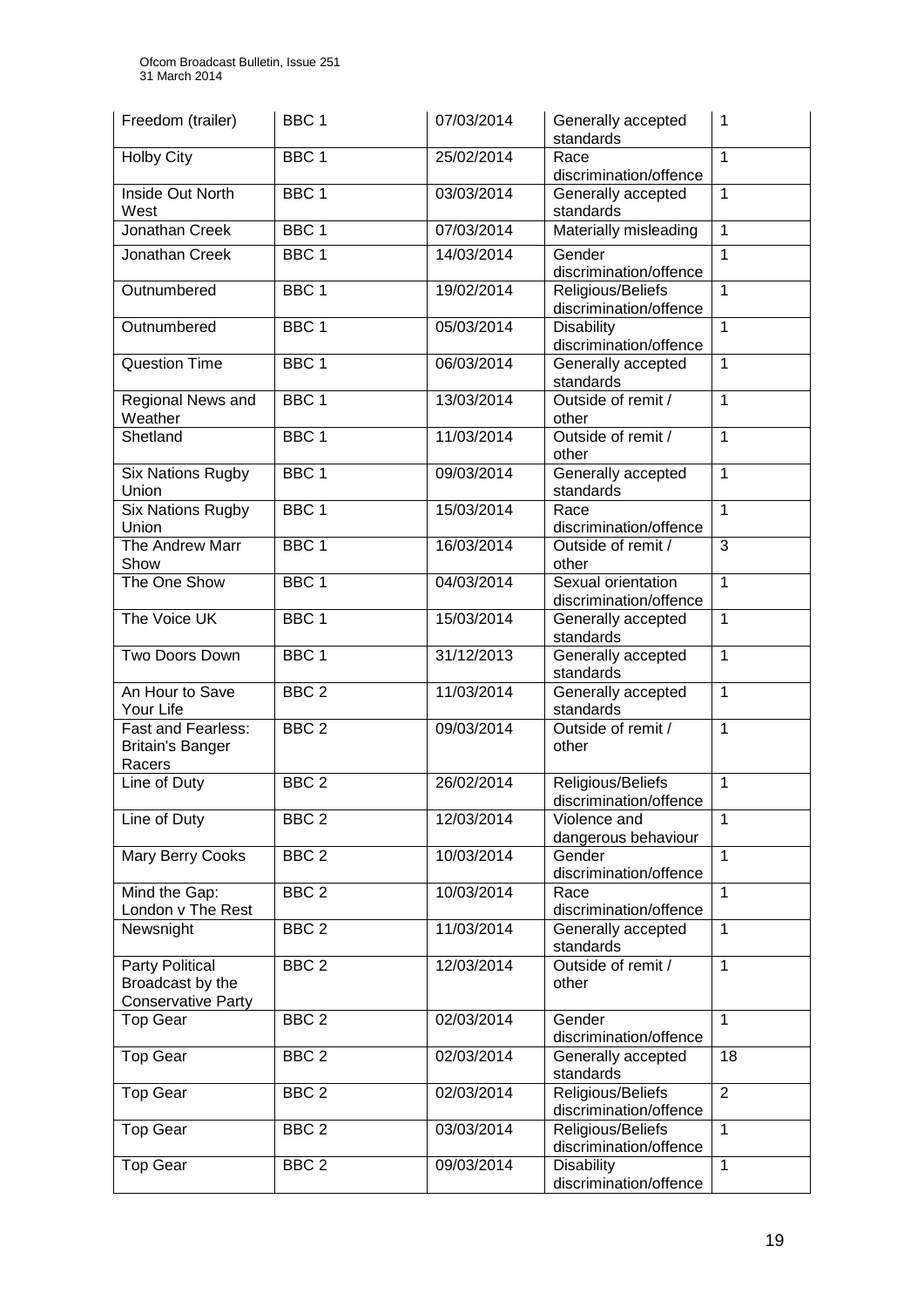| <b>Top Gear</b>                                      | BBC <sub>2</sub>            | 09/03/2014 | Generally accepted<br>standards       | 1              |
|------------------------------------------------------|-----------------------------|------------|---------------------------------------|----------------|
| <b>Top Gear</b>                                      | BBC <sub>2</sub>            | 09/03/2014 | Offensive language                    | 1              |
| <b>EDL Girls: Don't Call</b><br>Me Racist            | BBC <sub>3</sub>            | 10/03/2014 | Race<br>discrimination/offence        | $\overline{6}$ |
| Nihal                                                | <b>BBC Asian</b><br>Network | 05/03/2014 | Race<br>discrimination/offence        | 1              |
| The Papers                                           | <b>BBC News</b><br>Channel  | 12/03/2014 | Race<br>discrimination/offence        | 1              |
| Programming                                          | <b>BBC Parliament</b>       | 02/03/2014 | Outside of remit /<br>other           | 1              |
| Dermot O'Leary                                       | <b>BBC Radio 2</b>          | 15/03/2014 | Offensive language                    | 1              |
| Ken Bruce                                            | <b>BBC Radio 2</b>          | 17/03/2014 | Race<br>discrimination/offence        | 1              |
| <b>Gardener's Question</b><br>Time                   | <b>BBC Radio 4</b>          | 09/03/2014 | Outside of remit /<br>other           | 1              |
| Hair of the Dog                                      | <b>BBC Radio 4</b>          | 01/01/2014 | Generally accepted<br>standards       | 1              |
| The News Quiz                                        | <b>BBC Radio 4</b>          | 08/03/2014 | Generally accepted<br>standards       | 1              |
| Today                                                | <b>BBC Radio 4</b>          | 05/03/2014 | Generally accepted<br>standards       | 1              |
| Today                                                | <b>BBC Radio 4</b>          | 13/03/2014 | Outside of remit /<br>other           | $\mathbf{1}$   |
| You and Yours                                        | <b>BBC Radio 4</b>          | 06/03/2014 | Outside of remit /<br>other           | $\mathbf{1}$   |
| 5 Live Drive                                         | <b>BBC Radio 5 Live</b>     | 04/03/2014 | Generally accepted<br>standards       | 1              |
| Geoff Twentyman's<br><b>Drive Show</b>               | <b>BBC Radio Bristol</b>    | 26/02/2014 | Race<br>discrimination/offence        | $\overline{2}$ |
| Capital Breakfast<br>with Matt, Polly and<br>Geraint | Capital FM (South<br>Wales) | 10/03/2014 | Generally accepted<br>standards       | 1              |
| 8 Out of 10 Cats                                     | Channel 4                   | 10/03/2014 | Generally accepted<br>standards       | $\overline{2}$ |
| 8 Out of 10 Cats                                     | Channel 4                   | 10/03/2014 | Transgender<br>discrimination/offence | 1              |
| 8 Out of 10 Cats                                     | Channel 4                   | 28/02/2014 | Offensive language                    | 1              |
| Does Countdown<br><b>Blackout</b>                    | Channel 4                   | 09/03/2014 | Materially misleading                 | 1              |
| Channel 4 News                                       | Channel 4                   | 17/02/2014 | Due impartiality/bias                 | $\mathbf{1}$   |
| <b>Channel 4 News</b>                                | Channel 4                   | 18/02/2014 | Due impartiality/bias                 | $\mathbf{1}$   |
| Channel 4 News                                       | Channel $4$                 | 24/02/2014 | Due accuracy                          | $\mathbf{1}$   |
| Channel 4 News                                       | Channel 4                   | 28/02/2014 | Due impartiality/bias                 | $\overline{2}$ |
| Channel 4 News                                       | Channel 4                   | 28/02/2014 | Generally accepted                    | 1              |
|                                                      |                             |            | standards                             |                |
| Channel 4 News                                       | Channel 4                   | 11/03/2014 | Due impartiality/bias                 | $\mathbf{1}$   |
| Dispatches                                           | Channel 4                   | 03/03/2014 | Materially misleading                 | 6              |
| <b>Dispatches</b>                                    | Channel 4                   | 03/03/2014 | Offensive language                    | $\overline{2}$ |
| Finding Mum and                                      | Channel 4                   | 15/01/2014 | Under 18s in                          | 1              |
| Dad<br>Gogglebox                                     | Channel 4                   | 07/03/2014 | programmes<br>Crime                   | $\mathbf{1}$   |
| Gogglebox                                            | Channel 4                   | 07/03/2014 | Due impartiality/bias                 | $\mathbf{1}$   |
| Gogglebox                                            | Channel 4                   | 07/03/2014 | Offensive language                    | $\mathbf{1}$   |
|                                                      |                             |            |                                       |                |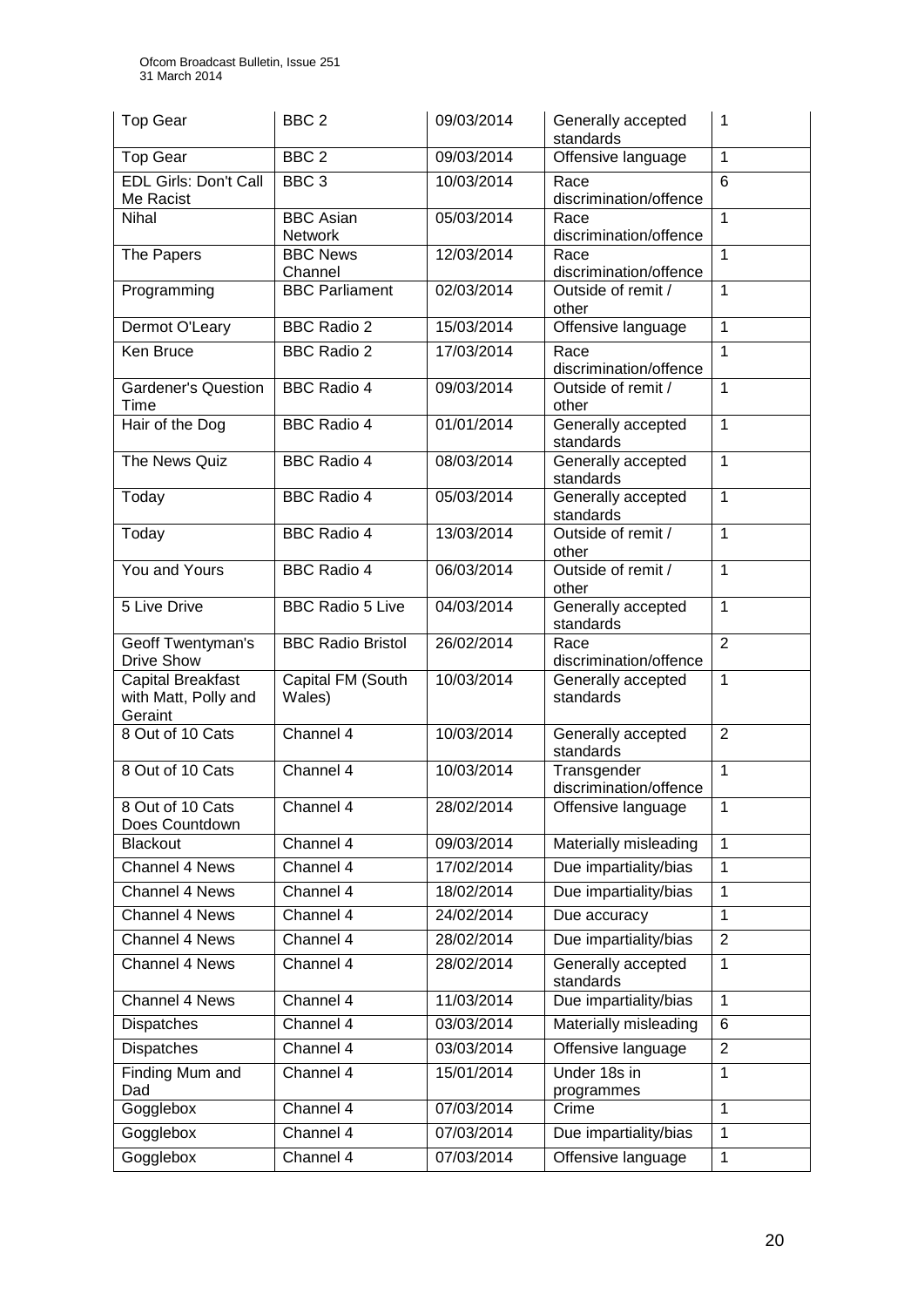| Gogglebox                                                | Channel 4  | 07/03/2014 | Race<br>discrimination/offence              | 1              |
|----------------------------------------------------------|------------|------------|---------------------------------------------|----------------|
| Gogglebox                                                | Channel 4  | 14/03/2014 | Generally accepted<br>standards             | 1              |
| Hollyoaks                                                | Channel 4  | Various    | Outside of remit /<br>other                 | $\mathbf{1}$   |
| Marvel's Agents of<br>S.H.I.E.L.D. (trailer)             | Channel 4  | 10/03/2014 | Scheduling                                  | $\mathbf{1}$   |
| Paralympic Winter<br>Games                               | Channel 4  | 13/03/2014 | Outside of remit /<br>other                 | 1              |
| The Hoarder Next<br>Door                                 | Channel 4  | 06/03/2014 | Generally accepted<br>standards             | $\mathbf{1}$   |
| The Paralympic<br><b>Winter Games</b><br>(trailer)       | Channel 4  | 03/03/2014 | Offensive language                          | $\mathbf{1}$   |
| The Simpsons                                             | Channel 4  | 03/03/2014 | Scheduling                                  | 1              |
| The Simpsons                                             | Channel 4  | 13/03/2014 | Animal welfare                              | 1              |
| <b>Undercover Doctor:</b><br>Cure Me, I'm Gay            | Channel 4  | 18/03/2014 | Outside of remit /<br>other                 | 1              |
| <b>Blue Streak</b>                                       | Channel 5  | 01/02/2014 | Scheduling                                  | $\mathbf{1}$   |
| Born to Kill?                                            | Channel 5  | 26/02/2014 | Scheduling                                  | $\overline{2}$ |
| Born to Kill?                                            | Channel 5  | 12/03/2014 | Scheduling                                  | 1              |
| Can't Pay? We'll<br>Take it Away!                        | Channel 5  | 10/03/2014 | Harm                                        | 1              |
| Ice Road Truckers                                        | Channel 5  | 14/02/2014 | Scheduling                                  | $\mathbf{1}$   |
| Ice Road Truckers                                        | Channel 5  | 28/02/2014 | Scheduling                                  | $\overline{2}$ |
| It Takes a Thief to<br>Catch a Thief                     | Channel 5  | 06/03/2014 | Crime                                       | 1              |
| Left for Dead by the<br>Yorkshire Ripper                 | Channel 5  | 05/03/2014 | Scheduling                                  | $\overline{2}$ |
| The Big British<br>Immigration Row:<br>Live              | Channel 5  | 17/02/2014 | Generally accepted<br>standards             | $\mathbf{1}$   |
| The Fifth Element                                        | Channel 5  | 08/03/2014 | Offensive language                          | $\mathbf{1}$   |
| The Plane That<br>Vanished: Live                         | Channel 5  | 14/03/2014 | Religious/Beliefs<br>discrimination/offence | 1              |
| The Wright Stuff                                         | Channel 5  | 07/03/2014 | Offensive language                          | $\mathbf{1}$   |
| The Wright Stuff                                         | Channel 5  | 12/03/2014 | <b>Disability</b><br>discrimination/offence | $\overline{2}$ |
| Politics and Beyond                                      | Channel I  | 14/02/2014 | Due impartiality/bias                       | 3              |
| Programming                                              | Classic FM | 19/12/2013 | Generally accepted<br>standards             | 1              |
| Halfords'<br>sponsorship of<br>Happy Motoring on<br>Dave | Dave       | 27/02/2014 | Generally accepted<br>standards             | $\overline{1}$ |
| Halfords'<br>sponsorship of<br>Happy Motoring on<br>Dave | Dave       | 10/03/2014 | Generally accepted<br>standards             | $\mathbf{1}$   |
| QI XL                                                    | Dave       | 05/03/2014 | Scheduling                                  | $\mathbf{1}$   |
| <b>Top Gear</b>                                          | Dave       | 18/02/2014 | Scheduling                                  | $\mathbf{1}$   |
| <b>Top Gear</b>                                          | Dave       | 07/03/2014 | Scheduling                                  | $\mathbf{1}$   |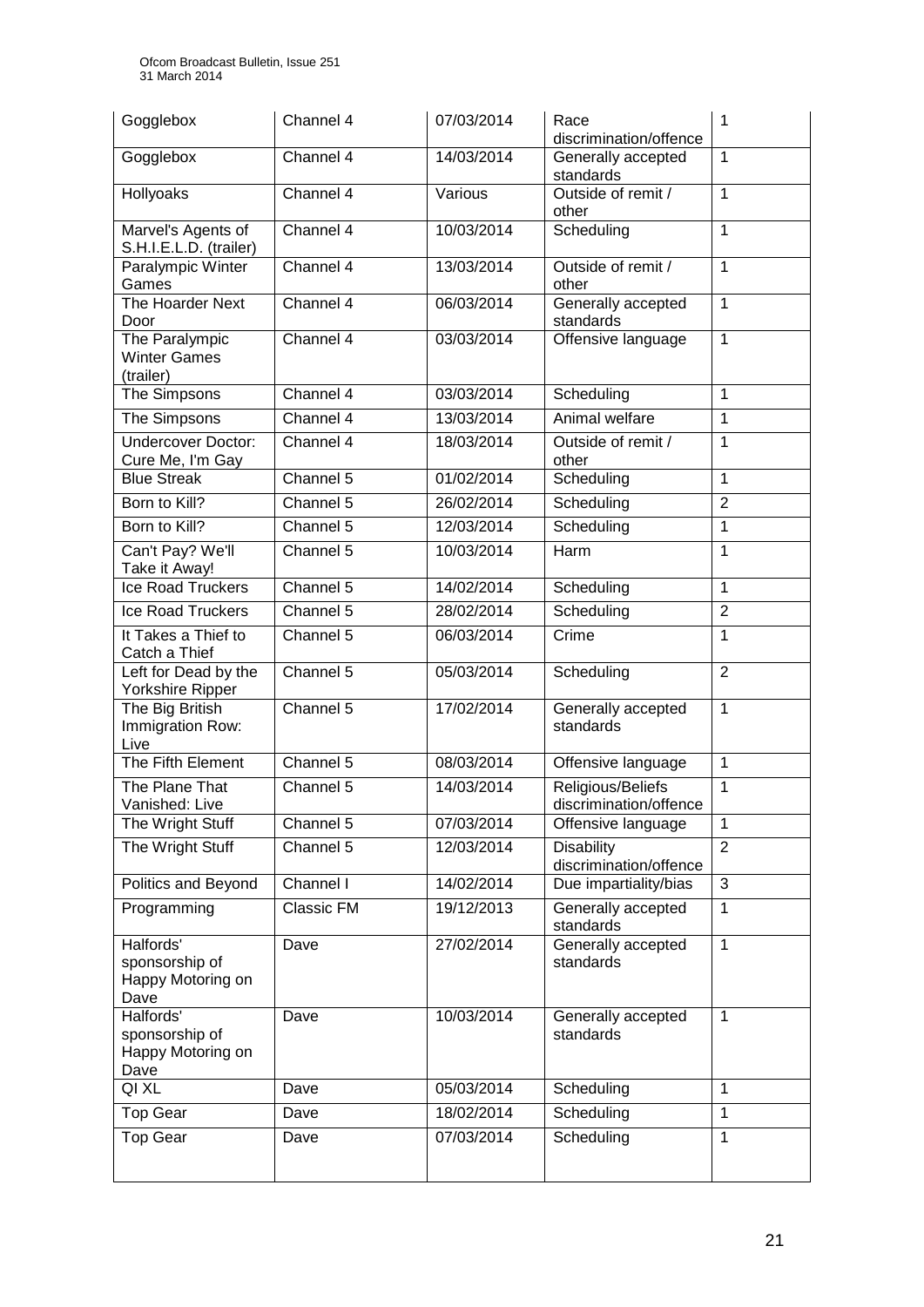| Citroen Van's<br>sponsorship of<br>documentaries on<br><b>Discovery</b>        | Discovery                                 | Various    | Generally accepted<br>standards     | 1              |
|--------------------------------------------------------------------------------|-------------------------------------------|------------|-------------------------------------|----------------|
| Live From the Red<br>Carpet: The 2014<br><b>British Academy</b><br>Film Awards | E! Entertainment                          | 16/02/2014 | Race<br>discrimination/offence      | 1              |
| The Paralympic<br><b>Winter Games</b><br>(trailer)                             | E <sub>4</sub>                            | 06/03/2014 | Offensive language                  | 1              |
| Too Pretty to Work                                                             | FilmOn.tv                                 | 12/02/2014 | Offensive language                  | 1              |
| The Walking Dead                                                               | Fox                                       | 10/02/2014 | Generally accepted<br>standards     | 1              |
| Drivetime with Olivia<br><b>Tostevin</b>                                       | <b>Heart FM</b>                           | 07/03/2014 | Offensive language                  | 1              |
| Programming                                                                    | <b>Ipswich Community</b><br>Radio 105.7FM | 07/03/2014 | Offensive language                  | 1              |
| "March for ITV4"<br>promotion                                                  | <b>ITV</b>                                | 02/03/2014 | Generally accepted<br>standards     | 1              |
| "March for ITV4"<br>promotion                                                  | $\overline{ITV}$                          | Various    | Generally accepted<br>standards     | 1              |
| Ant and Dec's<br>Saturday Night<br>Takeaway                                    | $\overline{ITV}$                          | 15/03/2014 | Animal welfare                      | 1              |
| <b>Aunt Bessie's</b><br>sponsorship of The<br>Chase                            | $\overline{\text{IV}}$                    | 27/02/2014 | Gender<br>discrimination/offence    | 1              |
| <b>Aunt Bessie's</b><br>sponsorship of The<br>Chase                            | $\overline{\text{IV}}$                    | 04/03/2014 | Age<br>discrimination/offence       | $\mathbf{1}$   |
| Celebrity Juice<br>(trailer)                                                   | <b>ITV</b>                                | Various    | Scheduling                          | 1              |
| CheekyBingo.com's<br>sponsorship of The<br>Jeremy Kyle Show                    | <b>ITV</b>                                | 12/03/2014 | Generally accepted<br>standards     | 1              |
| <b>Coronation Street</b>                                                       | <b>ITV</b>                                | 21/02/2014 | Scheduling                          | 4              |
| <b>Coronation Street</b>                                                       | ITV                                       | 26/02/2014 | Violence and<br>dangerous behaviour | 1              |
| <b>Coronation Street</b>                                                       | <b>ITV</b>                                | 28/02/2014 | Generally accepted<br>standards     | 2              |
| <b>Coronation Street</b>                                                       | $\overline{IV}$                           | 05/03/2014 | Generally accepted<br>standards     | $\mathbf{1}$   |
| <b>Coronation Street</b>                                                       | <b>ITV</b>                                | 05/03/2014 | Under 18s in<br>programmes          | $\mathbf{1}$   |
| <b>Coronation Street</b>                                                       | <b>ITV</b>                                | 14/03/2014 | Generally accepted<br>standards     | $\mathbf{1}$   |
| <b>Coronation Street</b>                                                       | <b>ITV</b>                                | 14/03/2014 | Scheduling                          | $\mathbf{1}$   |
| <b>Coronation Street</b>                                                       | <b>ITV</b>                                | 17/03/2014 | Scheduling                          | 72             |
| <b>Coronation Street</b>                                                       | <b>ITV</b>                                | Various    | Outside of remit /<br>other         | 1              |
| Dancing on Ice                                                                 | <b>ITV</b>                                | 2010       | Voting                              | $\mathbf{1}$   |
| Dancing on Ice                                                                 | <b>ITV</b>                                | 09/03/2014 | Voting                              | $\overline{4}$ |
| Dickinson's Real<br>Deal                                                       | <b>ITV</b>                                | 10/03/2014 | Competitions                        | $\mathbf{1}$   |
| Emmerdale                                                                      | <b>ITV</b>                                | 27/02/2014 | Generally accepted<br>standards     | $\mathbf{1}$   |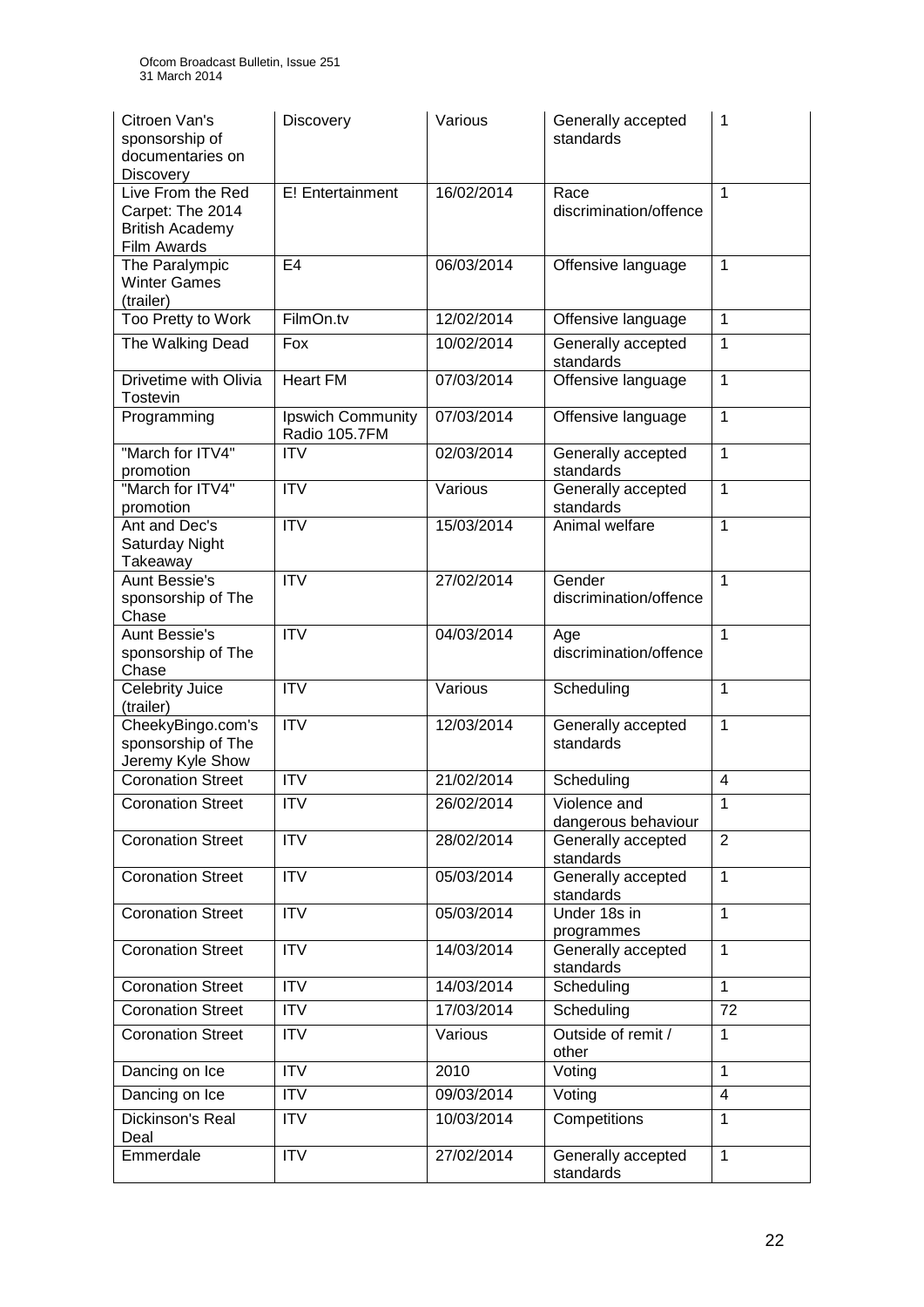| Emmerdale                                       | <b>ITV</b>             | 27/02/2014 | Race<br>discrimination/offence         | 17             |
|-------------------------------------------------|------------------------|------------|----------------------------------------|----------------|
| Emmerdale                                       | <b>ITV</b>             | 10/03/2014 | Generally accepted<br>standards        | $\mathbf{1}$   |
| Emmerdale                                       | $\overline{IV}$        | 11/03/2014 | Scheduling                             | $\mathbf{1}$   |
| F.A. Cup Live                                   | <b>ITV</b>             | 08/03/2014 | Offensive language                     | $\mathbf{1}$   |
| I Never Knew That<br><b>About Britain</b>       | <b>ITV</b>             | 10/03/2014 | Offensive language                     | $\overline{7}$ |
| International<br>Football: England v<br>Denmark | <b>ITV</b>             | 05/03/2014 | Race<br>discrimination/offence         | $\mathbf{1}$   |
| <b>ITV News and</b><br>Weather                  | <b>ITV</b>             | 27/01/2014 | Due impartiality/bias                  | $\mathbf{1}$   |
| <b>ITV News and</b><br>Weather                  | <b>ITV</b>             | 03/03/2014 | Due impartiality/bias                  | $\mathbf{1}$   |
| <b>ITV4</b> trailers                            | ITV                    | 02/03/2014 | Generally accepted<br>standards        | $\mathbf{1}$   |
| Loose Women                                     | $\overline{\text{TV}}$ | 05/03/2014 | Generally accepted<br>standards        | $\mathbf{1}$   |
| Lorraine                                        | $\overline{\text{TV}}$ | 04/03/2014 | Gender<br>discrimination/offence       | $\mathbf{1}$   |
| Sooty                                           | $\overline{IV}$        | 08/03/2014 | Scheduling                             | $\mathbf{1}$   |
| The Brit Awards<br>2014                         | <b>ITV</b>             | 19/02/2014 | Drugs, smoking,<br>solvents or alcohol | $\mathbf{1}$   |
| The Brit Awards<br>2014                         | $\overline{IV}$        | 19/02/2014 | Offensive language                     | $\mathbf{1}$   |
| The Chase                                       | $\overline{IV}$        | 21/02/2014 | Materially misleading                  | $\overline{1}$ |
| The Chase                                       | <b>ITV</b>             | 04/03/2014 | Gender<br>discrimination/offence       | $\mathbf{1}$   |
| The Jeremy Kyle<br>Show                         | ITV                    | 03/03/2014 | Generally accepted<br>standards        | $\mathbf{1}$   |
| The Jeremy Kyle<br>Show                         | <b>ITV</b>             | 04/03/2014 | Generally accepted<br>standards        | $\overline{1}$ |
| The Jeremy Kyle<br>Show                         | <b>ITV</b>             | Various    | Generally accepted<br>standards        | $\mathbf{1}$   |
| The Only Way is<br>Essex (trailer)              | <b>ITV</b>             | 23/02/2014 | Scheduling                             | 1              |
| This Morning                                    | <b>ITV</b>             | 28/01/2014 | Violence and<br>dangerous behaviour    | $\mathbf{1}$   |
| This Morning                                    | <b>ITV</b>             | 19/02/2014 | Due impartiality/bias                  | $\mathbf{1}$   |
| This Morning                                    | $\overline{IV}$        | 26/02/2014 | Generally accepted<br>standards        | 6              |
| <b>UEFA Champions</b><br>League                 | <b>ITV</b>             | 11/03/2014 | Gender<br>discrimination/offence       | $\mathbf{1}$   |
| <b>UEFA Europa</b><br>League                    | <b>ITV</b>             | 20/02/2014 | Race<br>discrimination/offence         | $\mathbf{1}$   |
| You've Been<br>Framed!                          | <b>ITV</b>             | 08/03/2014 | Violence and<br>dangerous behaviour    | $\mathbf{1}$   |
| <b>ITV News Granada</b><br>Reports              | <b>ITV Granada</b>     | 05/03/2014 | Animal welfare                         | 6              |
| <b>ITV News London</b>                          | <b>ITV London</b>      | 16/12/2013 | Due accuracy                           | $\mathbf{1}$   |
| <b>ITV News London</b>                          | <b>ITV London</b>      | 05/03/2014 | Scheduling                             | $\mathbf{1}$   |
| <b>ITV News Meridian</b>                        | <b>ITV Meridian</b>    | 27/02/2014 | Violence and<br>dangerous behaviour    | $\mathbf{1}$   |
| 118118.com's<br>sponsorship of<br>movies on ITV | ITV2                   | 08/03/2014 | Generally accepted<br>standards        | $\mathbf{1}$   |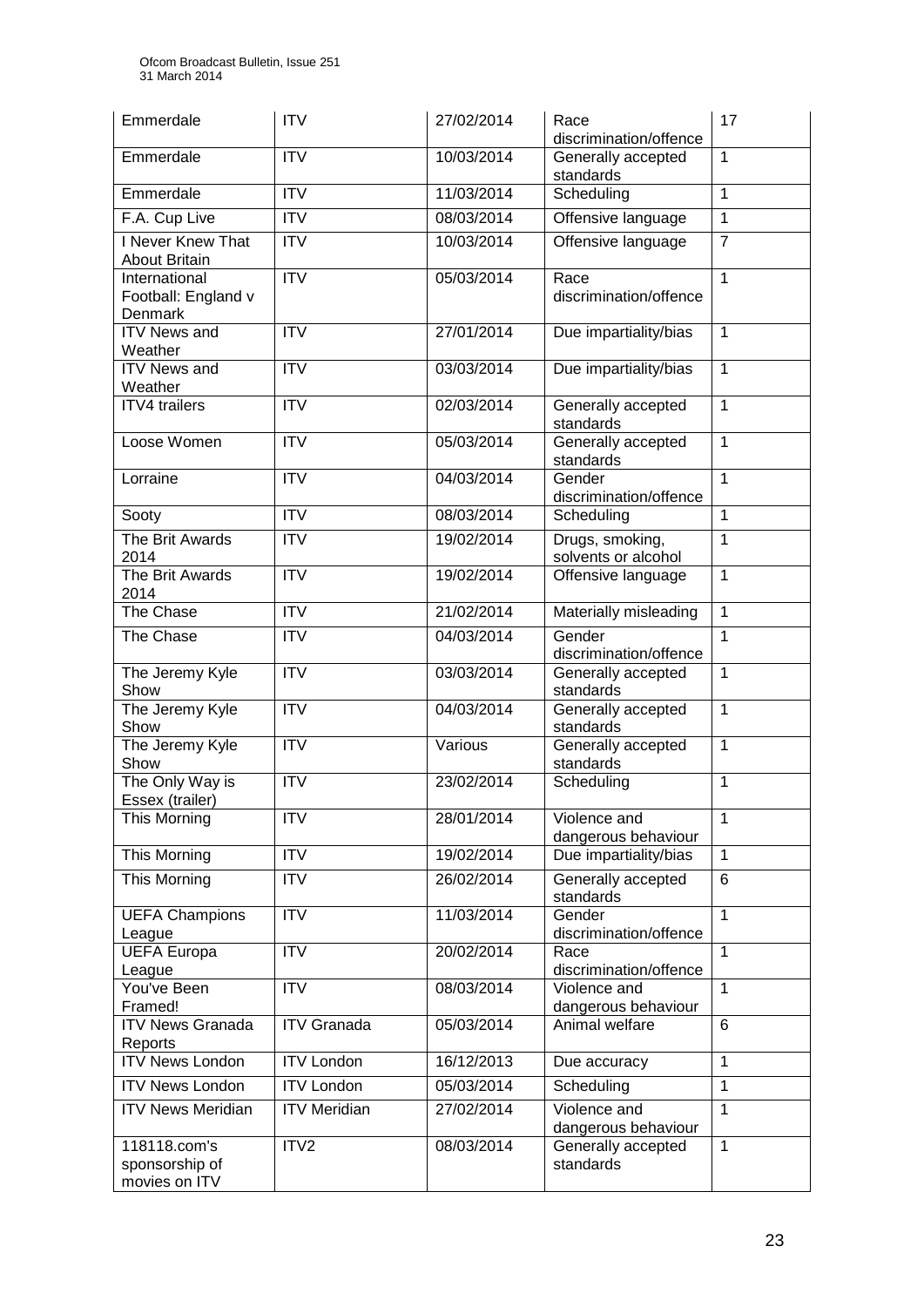| <b>Celebrity Juice</b>                          | ITV2                     | 20/02/2014               | Generally accepted<br>standards                       | 2                 |
|-------------------------------------------------|--------------------------|--------------------------|-------------------------------------------------------|-------------------|
| <b>Celebrity Juice</b>                          | ITV2                     | 25/02/2014               | Under 18s in<br>programmes                            | 1                 |
| <b>Educating Joey</b><br><b>Essex</b>           | ITV2                     | 16/03/2014               | Generally accepted<br>standards                       | $\mathbf{1}$      |
| Emmerdale<br>Omnibus                            | ITV2                     | 01/03/2014               | Race<br>discrimination/offence                        | 1                 |
| The Only Way is<br><b>Essex</b>                 | ITV2                     | 12/03/2014               | Generally accepted<br>standards                       | 1                 |
| The Only Way is<br>Essex (trailer)              | ITV2                     | 20/02/2014               | Scheduling                                            | 1                 |
| You've Been<br>Framed!                          | ITV2                     | 04/03/2014               | Religious/Beliefs<br>discrimination/offence           | $\overline{2}$    |
| You've Been<br>Framed!                          | ITV2                     | 11/03/2014               | Gender<br>discrimination/offence                      | 1                 |
| 118118.com's<br>sponsorship of<br>movies on ITV | ITV2, ITV3, ITV4         | Various                  | Generally accepted<br>standards                       | 1                 |
| It'll be Alright on the<br>Night                | ITV <sub>3</sub>         | 09/03/2014               | Generally accepted<br>standards                       | 1                 |
| <b>Jack FM's Morning</b><br>Glory               | Jack FM<br>(Berkshire)   | 11/03/2014               | Scheduling                                            | $\mathbf{1}$      |
| <b>Station ident</b>                            | Jack FM<br>(Southampton) | 28/02/2014               | Generally accepted<br>standards                       | 1                 |
| Station ident                                   | Jack FM 107.7FM          | 05/03/2014               | Generally accepted<br>standards                       | $\mathbf{1}$      |
| Ballar av stål (Balls<br>of Steel)              | Kanal 5                  | 23/02/2014               | Crime                                                 | $\mathbf{1}$      |
| Nick Ferrari                                    | <b>LBC 97.3FM</b>        | 10/03/2014               | Generally accepted<br>standards                       | $\overline{2}$    |
| <b>Steve Allen</b>                              | <b>LBC 97.3FM</b>        | 04/03/2014               | <b>Disability</b><br>discrimination/offence           | $\mathbf{1}$      |
| Dance Moms                                      | Lifetime HD              | 23/02/2014               | Under 18s in<br>programmes                            | 1                 |
| J Legal Time                                    | <b>NTV</b>               | 14/01/2014               | Product placement                                     | 1                 |
| Manhil and Khalil                               | Prime TV                 | Various                  | Outside of remit /<br>other                           | 1                 |
| <b>News</b>                                     | RT.                      | Various                  | Due accuracy                                          | 1                 |
| <b>News</b>                                     | <b>RT</b>                | Various                  | Due impartiality/bias                                 | 1                 |
| Fleming                                         | <b>Sky Atlantic</b>      | 19/02/2014               | Generally accepted<br>standards                       | 1                 |
| <b>True Detective</b>                           | <b>Sky Atlantic</b>      | 22/02/2014               |                                                       |                   |
| <b>Pistorious Trial</b><br>coverage             |                          |                          | Generally accepted<br>standards                       | 1                 |
|                                                 | <b>Sky News</b>          | Various                  | Outside of remit /<br>other                           | $\mathbf{1}$      |
| <b>Sky News</b>                                 | <b>Sky News</b>          | 27/02/2014               | Generally accepted<br>standards                       | $\mathbf{1}$      |
| Sunrise                                         | <b>Sky News</b>          | 02/03/2014               | Religious/Beliefs<br>discrimination/offence           | 1                 |
| <b>Scottish Football</b>                        | Sky Sports 2             | 22/02/2014               | Religious/Beliefs<br>discrimination/offence           | 1                 |
| Duck Quacks Don't<br>Echo                       | Sky1                     | 16/03/2014               | Sexual orientation<br>discrimination/offence          | 1                 |
| Soccer A.M.<br>The Simpsons                     | Sky1<br>Sky1             | 08/03/2014<br>09/03/2014 | Generally accepted<br>standards<br>Offensive language | 1<br>$\mathbf{1}$ |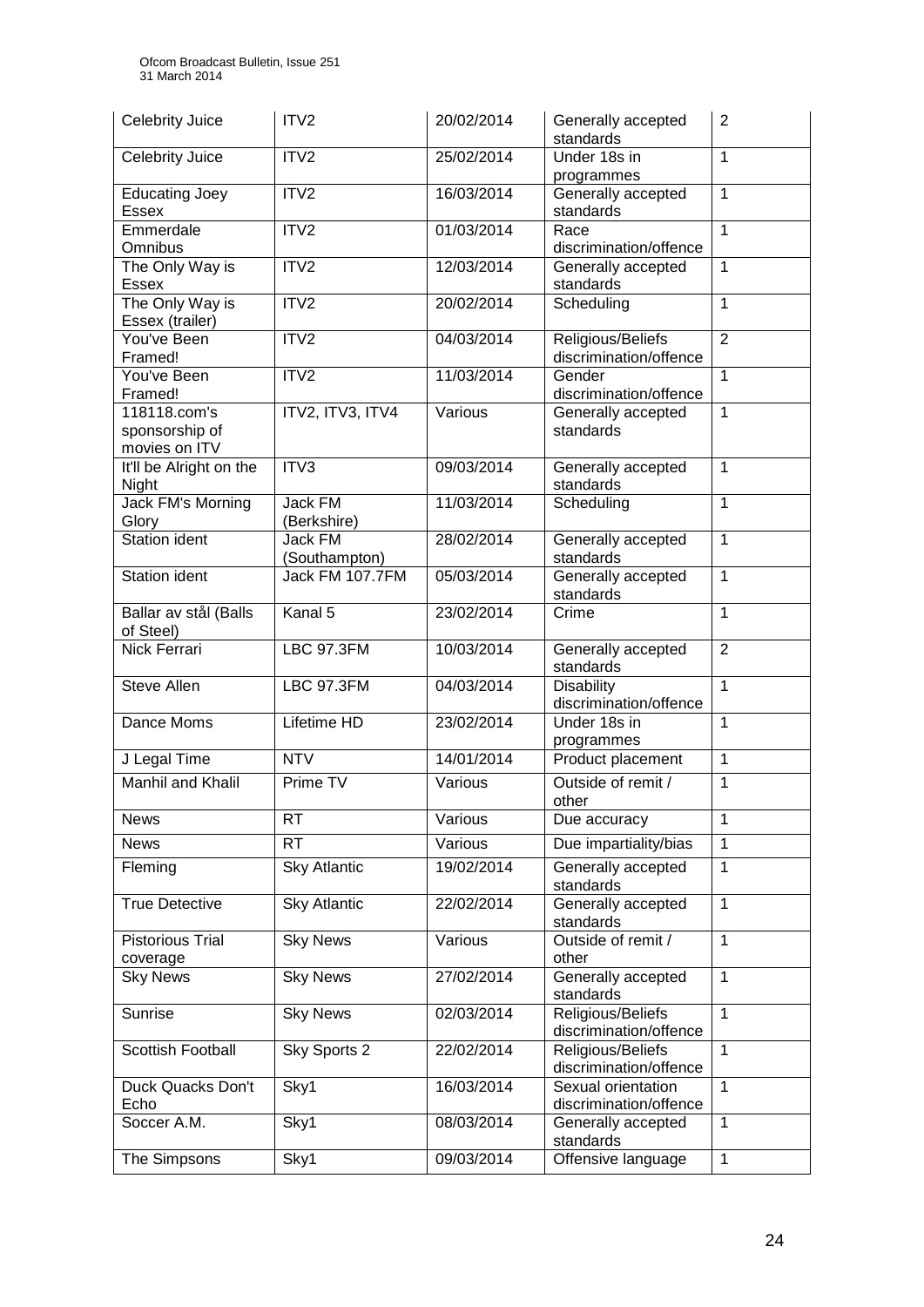| <b>Coronation Street</b>               | <b>STV</b>                                    | 19/02/2014 | Scheduling                             |   |
|----------------------------------------|-----------------------------------------------|------------|----------------------------------------|---|
| STV News at Six                        | <b>STV</b>                                    | 24/02/2014 | Offensive language                     |   |
| This Morning                           | <b>STV</b>                                    | 10/03/2014 | Competitions                           |   |
| Alan Brazil Sports<br><b>Breakfast</b> | Talksport                                     | 21/02/2014 | Race<br>discrimination/offence         |   |
| Morning Glory                          | Tower FM                                      | Various    | Scheduling                             |   |
| Morykin in the<br>Morning              | <b>Tower FM</b>                               | 10/03/2014 | Drugs, smoking,<br>solvents or alcohol |   |
| Programming                            | Tudno FM                                      | 15/02/2014 | Offensive language                     |   |
| Voice of Salvation                     | Venus TV                                      | 27/02/2014 | Violence and<br>dangerous behaviour    |   |
| Programming                            | Venus TV, XL<br>Radio Bradford and<br>Noor TV | Various    | Generally accepted<br>standards        | 1 |
| Believe (trailer)                      | Watch                                         | 14/03/2014 | Scheduling                             |   |
| Madagascar                             | Watch                                         | 11/03/2014 | Materially misleading                  |   |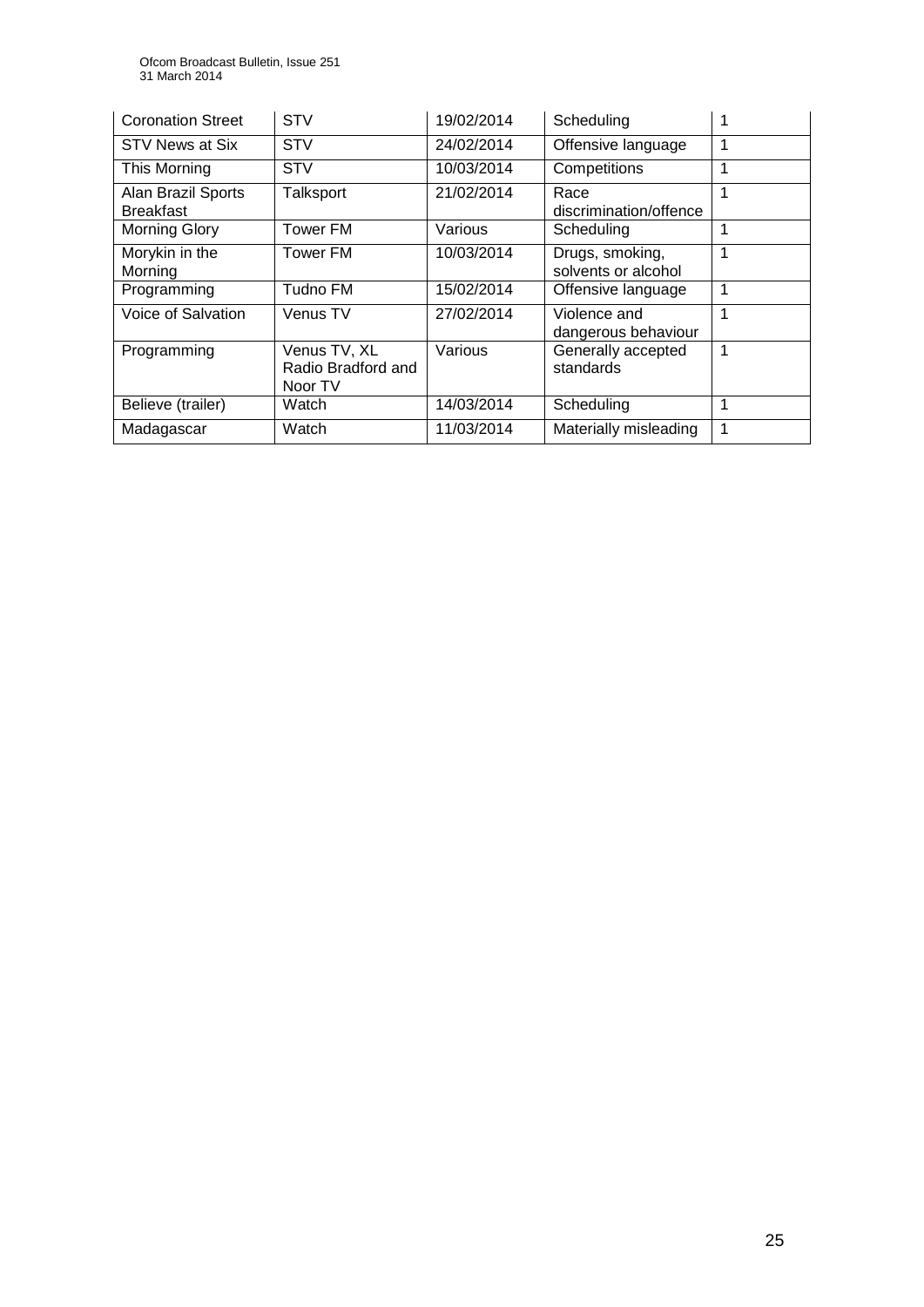## **Investigations List**

If Ofcom considers that a broadcaster may have breached its codes, a condition of its licence or other regulatory requirements, it will start an investigation.

**It is important to note that an investigation by Ofcom does not necessarily mean the broadcaster has done anything wrong. Not all investigations result in breaches of the licence or other regulatory requirements being recorded.**

Here are alphabetical lists of new investigations launched between 6 and 19 March 2014.

**Investigations launched under the Procedures for investigating breaches of content standards for television and radio**

| Programme            | <b>Broadcaster</b>      | <b>Transmission date</b> |
|----------------------|-------------------------|--------------------------|
| Advertising minutage | Aaj Tak                 | 6 January 2014           |
| Advertising minutage | ABS-CBN<br>News Channel | 19 February 2014         |
| Advertising minutage | BT Sport 2              | 9 March 2014             |
| <b>Drivetime</b>     | Jack FM<br>(Berkshire)  | 3 March 2014             |
| Jabbar               | Fever FM                | 14 February 2014         |
| Various programmes   | <b>NTV</b>              | Various                  |
| Your Life in the UK  | Channel i               | 23 January 2014          |

For more information about how Ofcom assesses complaints and conducts investigations about content standards, go to:

[http://stakeholders.ofcom.org.uk/broadcasting/guidance/complaints](http://stakeholders.ofcom.org.uk/broadcasting/guidance/complaints-sanctions/standards/)[sanctions/standards/.](http://stakeholders.ofcom.org.uk/broadcasting/guidance/complaints-sanctions/standards/)

#### **Investigations launched under the Procedures for the consideration and adjudication of Fairness and Privacy complaints**

| Programme           | <b>Broadcaster</b> | <b>Transmission date</b> |
|---------------------|--------------------|--------------------------|
| Police Interceptors | Channel 5          | 17 February 2014         |
| This Morning        | ITV                | 31 January 2014          |

For more information about how Ofcom considers and adjudicates upon Fairness and Privacy complaints, go to:

[http://stakeholders.ofcom.org.uk/broadcasting/guidance/complaints](http://stakeholders.ofcom.org.uk/broadcasting/guidance/complaints-sanctions/fairness/)[sanctions/fairness/.](http://stakeholders.ofcom.org.uk/broadcasting/guidance/complaints-sanctions/fairness/)